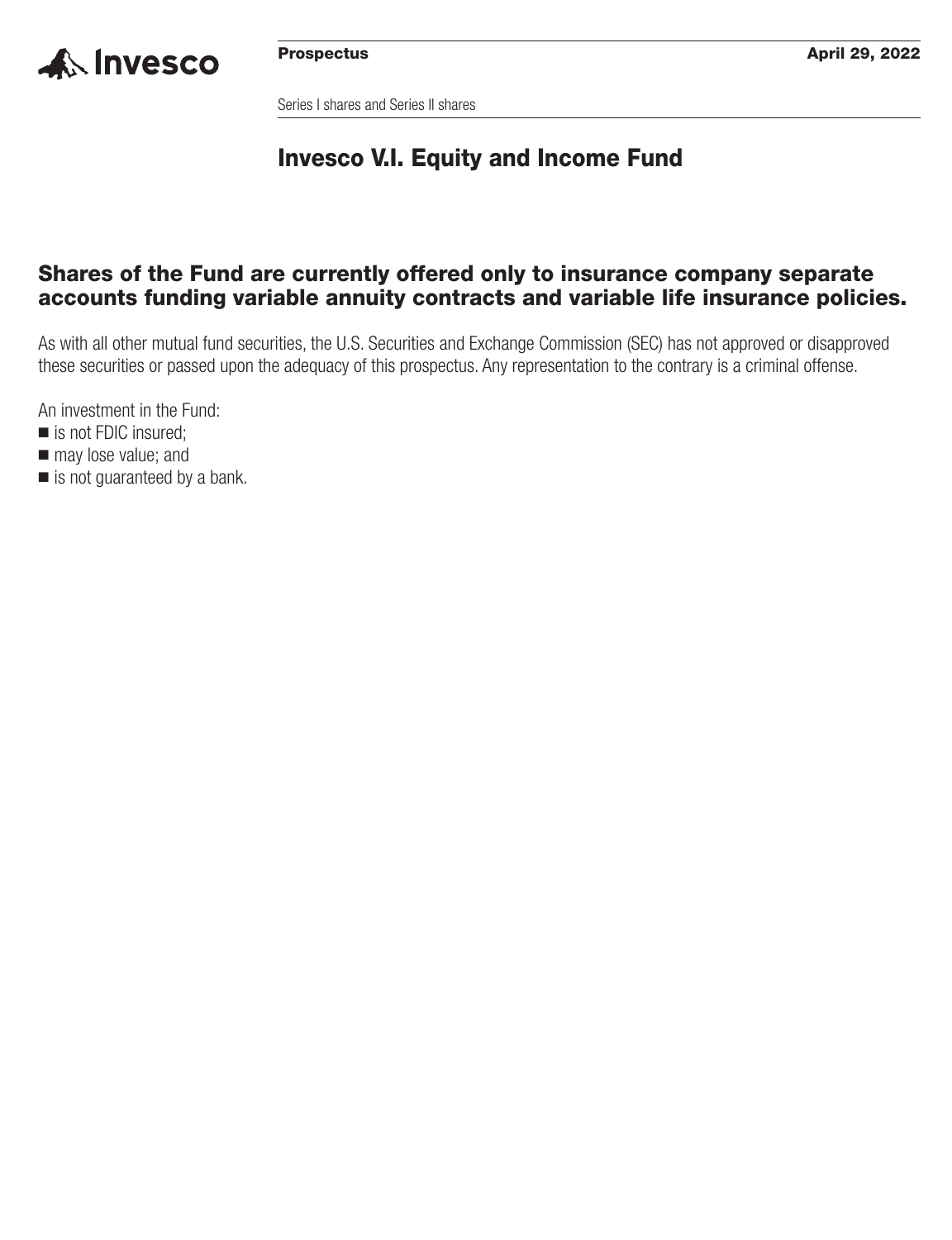## **Table of Contents**

| <b>Fund Summary</b>                                                                                                                                                                                                                                                   |                                                 |
|-----------------------------------------------------------------------------------------------------------------------------------------------------------------------------------------------------------------------------------------------------------------------|-------------------------------------------------|
| <b>Investment Objective(s), Strategies,</b><br><b>Risks and Portfolio Holdings</b>                                                                                                                                                                                    | 4                                               |
| <b>Fund Management</b><br>The Adviser(s)<br><b>Adviser Compensation</b><br>Portfolio Managers                                                                                                                                                                         | 8<br>8<br>8<br>8                                |
| <b>Other Information</b><br>Purchase and Redemption of Shares<br>Excessive Short-Term Trading Activity Disclosure<br>Pricing of Shares<br>Taxes<br>Dividends and Distributions<br><b>Share Classes</b><br><b>Distribution Plan</b><br>Payments to Insurance Companies | 9<br>9<br>9<br>10<br>11<br>11<br>11<br>11<br>11 |
| <b>Financial Highlights</b><br><b>Hypothetical Investment and Expense</b><br><b>Information</b>                                                                                                                                                                       | 13<br>14                                        |
| <b>Obtaining Additional Information</b>                                                                                                                                                                                                                               | <b>Back Cover</b>                               |

Shares of the Fund are used as investment vehicles for variable annuity contracts and variable life insurance policies (variable products) issued by certain insurance companies, and funds of funds. You cannot purchase shares of the Fund directly. As an owner of a variable product (variable product owner) that offers the Fund as an investment option,

however, you may allocate your variable product values to a separate account of the insurance company that invests in shares of the Fund.

Your variable product is offered through its own prospectus, which contains information about your variable product, including how to purchase the variable product and how to allocate variable product values to the Fund.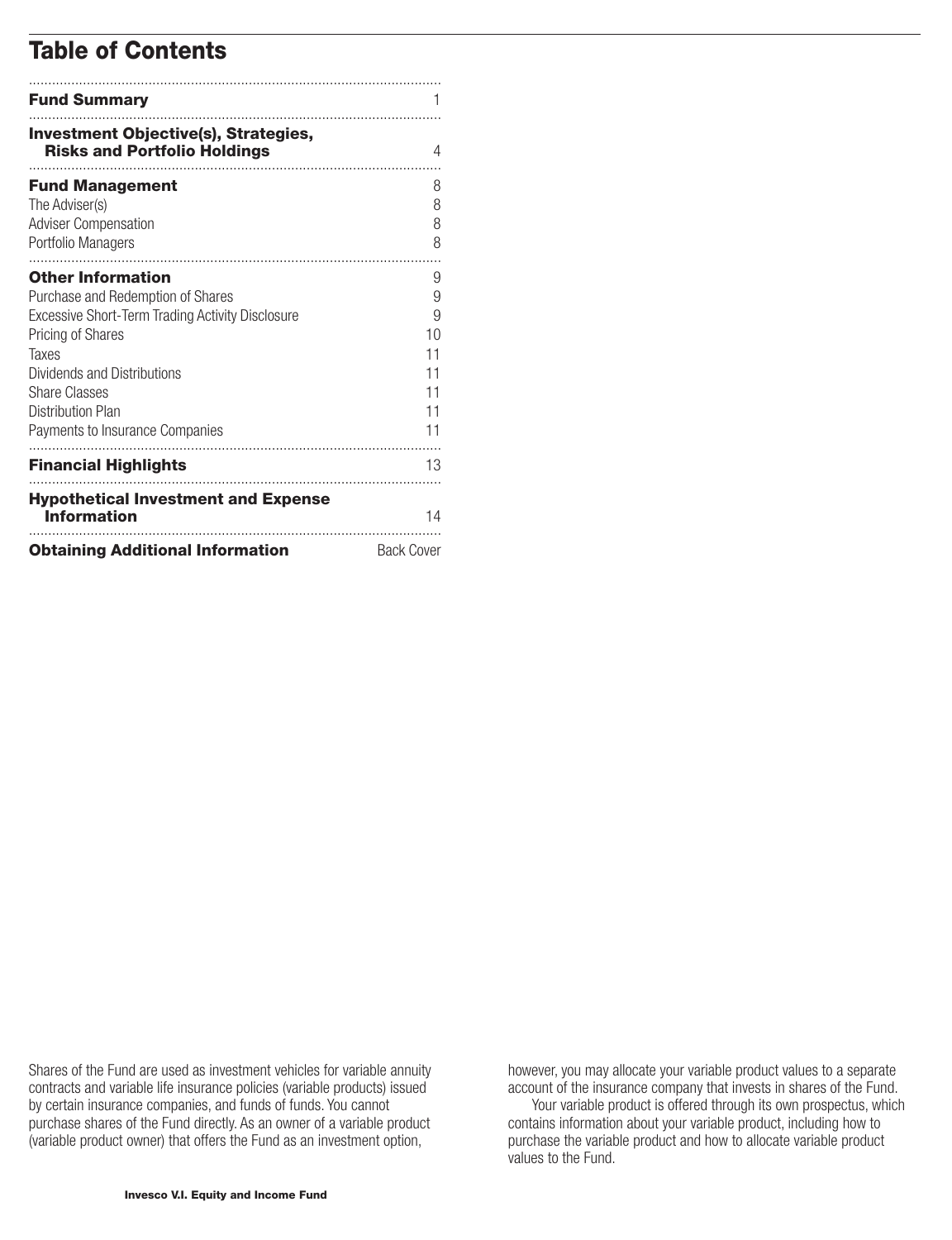# <span id="page-2-0"></span>**Fund Summary**

### **Investment Objective(s)**

The Fund's investment objectives are both capital appreciation and current income.

### **Fees and Expenses of the Fund**

This table describes the fees and expenses that are incurred, directly or indirectly, when a variable product owner buys, holds, or redeems interest in an insurance company separate account that invests in the Series I shares or Series II shares of the Fund but does not represent the effect of any fees or other expenses assessed in connection with your variable product, and if it did, expenses would be higher.

**Shareholder Fees** (fees paid directly from your investment)

|                                                                                                                                   |             | Series I shares Series II shares |
|-----------------------------------------------------------------------------------------------------------------------------------|-------------|----------------------------------|
| Maximum Sales Charge (Load) Imposed on Purchases<br>(as a percentage of offering price)                                           | <b>None</b> | <b>None</b>                      |
| Maximum Deferred Sales Charge (Load) (as a<br>percentage of original purchase price or redemption<br>proceeds, whichever is less) | None        | None                             |

**Annual Fund Operating Expenses** (expenses that you pay each year as a percentage of the value of your investment)

|                                             |       | Series I shares Series II shares |
|---------------------------------------------|-------|----------------------------------|
| <b>Management Fees</b>                      | 0.38% | 0.38%                            |
| Distribution and/or Service (12b-1) Fees    | None  | ገ 25                             |
| Other Expenses                              | () 17 |                                  |
| <b>Total Annual Fund Operating Expenses</b> | (155) |                                  |

**Example.** This Example is intended to help you compare the cost of investing in the Fund with the cost of investing in other mutual funds.

This Example does not represent the effect of any fees or expenses assessed in connection with your variable product, and if it did, expenses would be higher.

The Example assumes that you invest \$10,000 in the Fund for the time periods indicated and then redeem all of your shares at the end of those periods. The Example also assumes that your investment has a 5% return each year and that the Fund's operating expenses remain equal to the Total Annual Fund Operating Expenses After Fee Waiver and/or Expense Reimbursement in the first year and the Total Annual Fund Operating Expenses thereafter.

Although your actual costs may be higher or lower, based on these assumptions, your costs would be:

|                  | 1 Year | <b>3 Years</b> | 5 Years | <b>10 Years</b> |
|------------------|--------|----------------|---------|-----------------|
| Series I shares  | \$56   | \$176          | \$307   | \$689           |
| Series II shares | ሮደባ    | \$255          | \$444   | \$990<br>       |

**Portfolio Turnover.** The Fund pays transaction costs, such as

commissions, when it buys and sells securities (or "turns over" its portfolio). A higher portfolio turnover rate may indicate higher transaction costs. These costs, which are not reflected in annual fund operating expenses or in the Example, affect the Fund's performance. During the most recent fiscal year, the Fund's portfolio turnover rate was 144% of the average value of its portfolio.

### **Principal Investment Strategies of the Fund**

The Fund invests, under normal circumstances, at least 80% of its net assets (plus any borrowings for investment purposes) in equity and income securities, and in derivatives and other instruments that have economic characteristics similar to such securities.

The Fund may invest in securities of issuers of all capitalization sizes; however, under normal market conditions, it is currently expected that the Fund will invest a substantial percentage of its assets in large-capitalization issuers.

The Fund invests, under normal circumstances, at least 65% of its net assets in income-producing equity investments, including, dividend paying common or preferred stocks, interest paying convertible debentures or bonds, or zero coupon convertible securities (on which the Fund accrues income for tax and accounting purposes, but receives no cash).

The Fund may invest in income-producing equity instruments (subject to the 65% policy above), debt securities and warrants or rights to acquire such securities, in such proportions as economic conditions indicate would best accomplish the Fund's objectives. It is the current operating policy of the Fund to invest in debt securities rated investment grade. This operating policy does not apply to convertible securities, which are selected primarily on the basis of their equity characteristics.

The Fund may invest up to 15% of its net assets in real estate investment trusts (REITs).

The Fund may invest up to 25% of its net assets in securities of foreign issuers, which may include depositary receipts.

The Fund can invest in derivative instruments including forward foreign currency contracts, futures contracts and options.

The Fund can use forward foreign currency contracts to hedge against adverse movements in the foreign currencies in which portfolio securities are denominated.

The Fund can use futures contracts to seek exposure to certain asset classes, to hedge against adverse movements in the foreign currencies in which portfolio securities are denominated and to manage duration.

The Fund can use options to seek alpha (return on investments in excess of the Russell 1000® Value Index) or to mitigate risk and to hedge against adverse movements in the foreign currencies in which portfolio securities are denominated.

In selecting securities, Invesco Advisers, Inc. (Invesco or the Adviser) focuses on a security's potential for income with safety of principal and long-term growth of capital. The Adviser emphasizes a value style of investing, which focuses on undervalued companies with characteristics for improved valuations. The Adviser looks for catalysts for change that may positively impact a company. This catalyst could come from within the company in the form of new management, operational enhancements, restructuring or reorganization. It could also be an external factor, such as an improvement in industry conditions or a regulatory change.

The Fund may dispose of a security when, in the opinion of the Adviser, the security reaches the Adviser's estimate of fair value or when the Adviser identifies a more attractive investment opportunity.

In attempting to meet its investment objective or to manage subscription and redemption requests, the Fund may engage in active and frequent trading of portfolio securities.

### **Principal Risks of Investing in the Fund**

As with any mutual fund investment, loss of money is a risk of investing. An investment in the Fund is not a deposit in a bank and is not insured or guaranteed by the Federal Deposit Insurance Corporation or any other governmental agency. The risks associated with an investment in the Fund can increase during times of significant market volatility. The principal risks of investing in the Fund are:

*Market Risk.* The market values of the Fund's investments, and therefore the value of the Fund's shares, will go up and down, sometimes rapidly or unpredictably. Market risk may affect a single issuer, industry or section of the economy, or it may affect the market as a whole. The value of the Fund's investments may go up or down due to general market conditions that are not specifically related to the particular issuer, such as real or perceived adverse economic conditions, changes in the general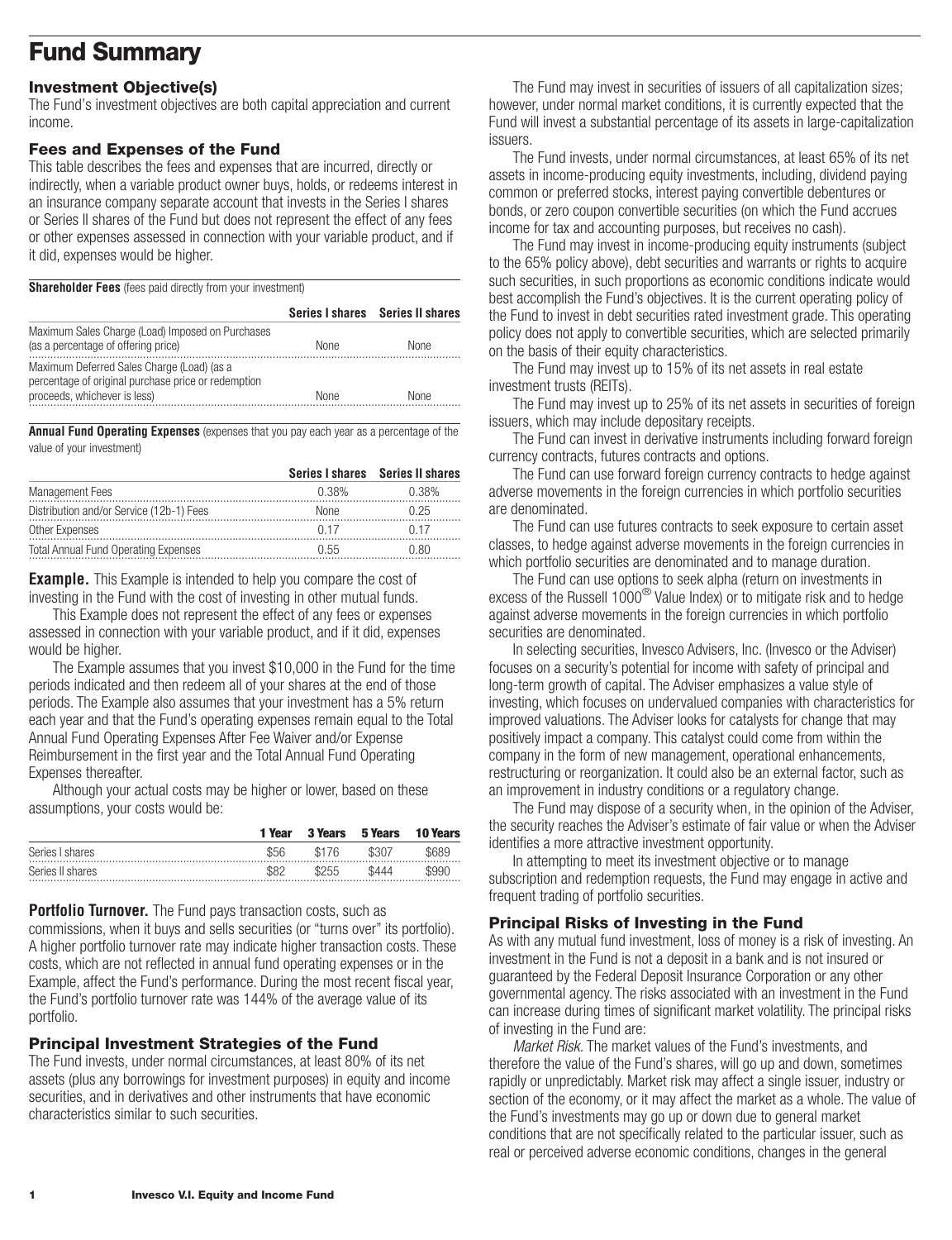outlook for revenues or corporate earnings, changes in interest or currency rates, regional or global instability, natural or environmental disasters, widespread disease or other public health issues, war, military conflict, acts of terrorism or adverse investor sentiment generally. During a general downturn in the financial markets, multiple asset classes may decline in value. When markets perform well, there can be no assurance that specific investments held by the Fund will rise in value.

*Investing in Stocks Risk.* The value of the Fund's portfolio may be affected by changes in the stock markets. Stock markets may experience significant short-term volatility and may fall or rise sharply at times. Adverse events in any part of the equity or fixed-income markets may have unexpected negative effects on other market segments. Different stock markets may behave differently from each other and U.S. stock markets may move in the opposite direction from one or more foreign stock markets.

The prices of individual stocks generally do not all move in the same direction at the same time. However, individual stock prices tend to go up and down more dramatically than those of certain other types of investments, such as bonds. A variety of factors can negatively affect the price of a particular company's stock. These factors may include, but are not limited to: poor earnings reports, a loss of customers, litigation against the company, general unfavorable performance of the company's sector or industry, or changes in government regulations affecting the company or its industry. To the extent that securities of a particular type are emphasized (for example foreign stocks, stocks of small- or mid-cap companies, growth or value stocks, or stocks of companies in a particular industry), fund share values may fluctuate more in response to events affecting the market for those types of securities.

*Debt Securities Risk.* The prices of debt securities held by the Fund will be affected by changes in interest rates, the creditworthiness of the issuer and other factors. An increase in prevailing interest rates typically causes the value of existing debt securities to fall and often has a greater impact on longer-duration debt securities and higher quality debt securities. Falling interest rates will cause the Fund to reinvest the proceeds of debt securities that have been repaid by the issuer at lower interest rates. Falling interest rates may also reduce the Fund's distributable income because interest payments on floating rate debt instruments held by the Fund will decline. The Fund could lose money on investments in debt securities if the issuer or borrower fails to meet its obligations to make interest payments and/or to repay principal in a timely manner. Changes in an issuer's financial strength, the market's perception of such strength or in the credit rating of the issuer or the security may affect the value of debt securities. The Adviser's credit analysis may fail to anticipate such changes, which could result in buying a debt security at an inopportune time or failing to sell a debt security in advance of a price decline or other credit event.

*Preferred Securities Risk.* Preferred securities are subject to issuer-specific and market risks applicable generally to equity securities. Preferred securities also may be subordinated to bonds or other debt instruments, subjecting them to a greater risk of non-payment, may be less liquid than many other securities, such as common stocks, and generally offer no voting rights with respect to the issuer.

*Convertible Securities Risk.* The market values of convertible securities are affected by market interest rates, the risk of actual issuer default on interest or principal payments and the value of the underlying common stock into which the convertible security may be converted. Additionally, a convertible security is subject to the same types of market and issuer risks as apply to the underlying common stock. In addition, certain convertible securities are subject to involuntary conversions and may undergo principal write-downs upon the occurrence of certain triggering events, and, as a result, are subject to an increased risk of loss. Convertible securities may be rated below investment grade.

*Zero Coupon or Pay-In-Kind Securities Risk.* The value, interest rates, and liquidity of non-cash paying instruments, such as zero coupon and pay-in-kind securities, are subject to greater fluctuation than other types of securities. The higher yields and interest rates on pay-in-kind securities

reflect the payment deferral and increased credit risk associated with such instruments and that such investments may represent a higher credit risk than loans that periodically pay interest.

*Small- and Mid-Capitalization Companies Risk.* Investing in securities of small- and mid-capitalization companies involves greater risk than customarily is associated with investing in larger, more established companies. Stocks of small- and mid-capitalization companies tend to be more vulnerable to changing market conditions, may have little or no operating history or track record of success, and may have more limited product lines and markets, less experienced management and fewer financial resources than larger companies. These companies' securities may be more volatile and less liquid than those of more established companies. They may be more sensitive to changes in a company's earnings expectations and may experience more abrupt and erratic price movements. Smaller companies' securities often trade in lower volumes and in many instances, are traded over-the-counter or on a regional securities exchange, where the frequency and volume of trading is substantially less than is typical for securities of larger companies traded on national securities exchanges. Therefore, the securities of smaller companies may be subject to wider price fluctuations and it might be harder for the Fund to dispose of its holdings at an acceptable price when it wants to sell them. Since smalland mid-cap companies typically reinvest a high proportion of their earnings in their business, they may not pay dividends for some time, particularly if they are newer companies. It may take a substantial period of time to realize a gain on an investment in a small- or mid-cap company, if any gain is realized at all.

*Rights and Warrants Risk.* Warrants may be significantly less valuable or worthless on their expiration date and may also be postponed or terminated early, resulting in a partial or total loss. Rights are similar to warrants, but normally have a short duration and are distributed directly by the issuer to its shareholders. Rights and warrants have no voting rights, receive no dividends and have no rights with respect to the assets of the issuer. Warrants and rights are highly volatile and, therefore, more susceptible to sharp declines in value than the underlying security might be. The market for rights or warrants may be very limited and it may be difficult to sell them promptly at an acceptable price.

*Changing Fixed Income Market Conditions Risk.* The current low interest rate environment was created in part by the Federal Reserve Board (FRB) and certain foreign central banks keeping the federal funds and equivalent foreign rates near historical lows. Increases in the federal funds and equivalent foreign rates may expose fixed income markets to heightened volatility and reduced liquidity for certain fixed income investments, particularly those with longer maturities. In addition, decreases in fixed income dealer market-making capacity may also potentially lead to heightened volatility and reduced liquidity in the fixed income markets. As a result, the value of the Fund's investments and share price may decline. Changes in central bank policies could also result in higher than normal shareholder redemptions, which could potentially increase portfolio turnover and the Fund's transaction costs.

*Foreign Securities Risk.* The Fund's foreign investments may be adversely affected by political and social instability, changes in economic or taxation policies, difficulty in enforcing obligations, decreased liquidity or increased volatility. Foreign investments also involve the risk of the possible seizure, nationalization or expropriation of the issuer or foreign deposits (in which the Fund could lose its entire investments in a certain market) and the possible adoption of foreign governmental restrictions such as exchange controls. Foreign companies generally may be subject to less stringent regulations than U.S. companies, including financial reporting requirements and auditing and accounting controls, and may therefore be more susceptible to fraud or corruption. There may be less public information available about foreign companies than U.S. companies, making it difficult to evaluate those foreign companies. Unless the Fund has hedged its foreign currency exposure, foreign securities risk also involves the risk of negative foreign currency rate fluctuations, which may cause the value of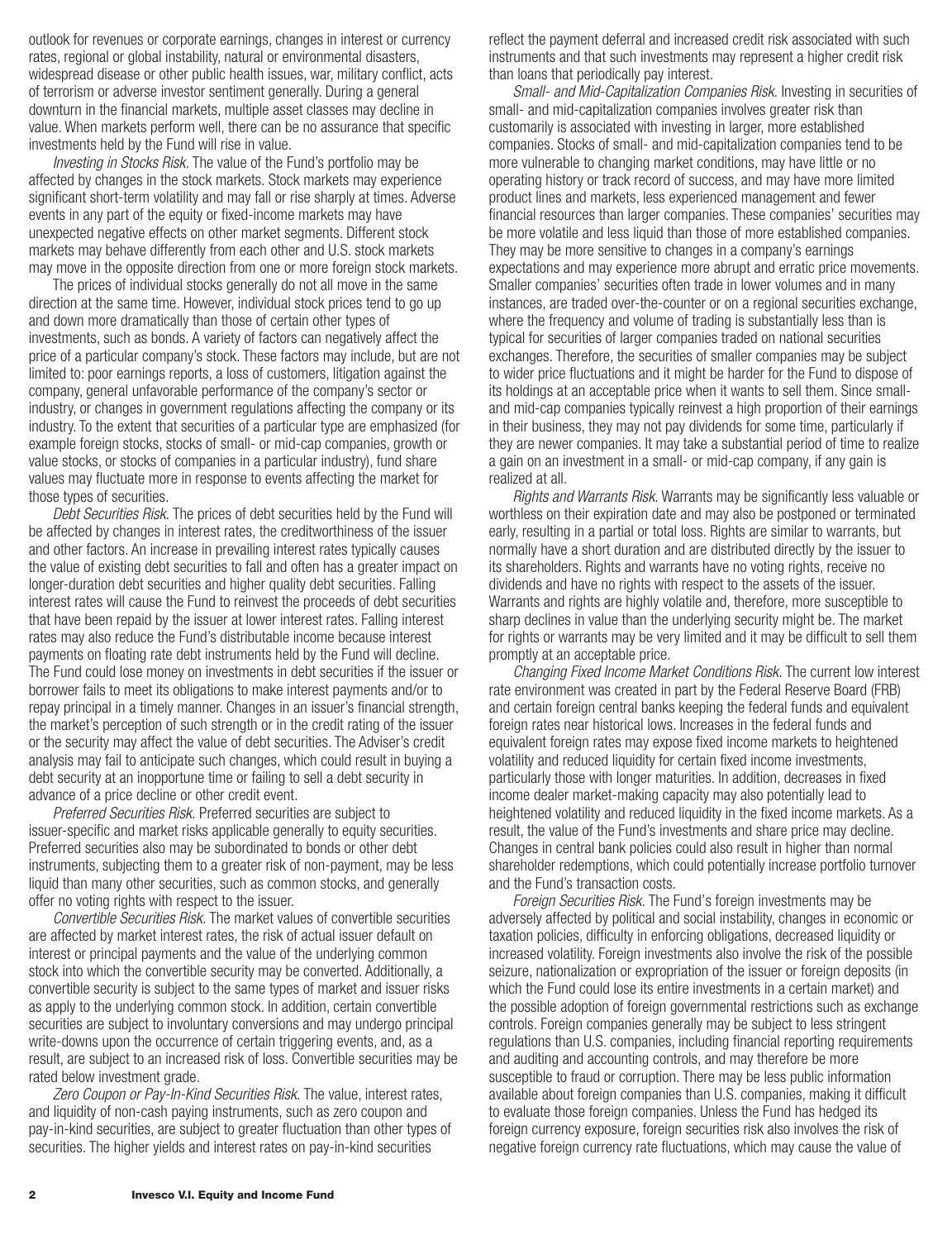securities denominated in such foreign currency (or other instruments through which the Fund has exposure to foreign currencies) to decline in value. Currency exchange rates may fluctuate significantly over short periods of time. Currency hedging strategies, if used, are not always successful.

*Depositary Receipts Risk*. Investing in depositary receipts involves the same risks as direct investments in foreign securities. In addition, the underlying issuers of certain depositary receipts are under no obligation to distribute shareholder communications or pass through any voting rights with respect to the deposited securities to the holders of such receipts. The Fund may therefore receive less timely information or have less control than if it invested directly in the foreign issuer.

*Sector Focus Risk*. The Fund may from time to time have a significant amount of its assets invested in one market sector or group of related industries. In this event, the Fund's performance will depend to a greater extent on the overall condition of the sector or group of industries and there is increased risk that the Fund will lose significant value if conditions adversely affect that sector or group of industries.

*REIT Risk/Real Estate Risk.* Investments in real estate related instruments may be adversely affected by economic, legal, cultural, environmental or technological factors that affect property values, rents or occupancies. Shares of real estate related companies, which tend to be small- and mid-cap companies, may be more volatile and less liquid than larger companies. If a real estate related company defaults on certain types of debt obligations held by the Fund, the Fund may acquire real estate directly, which involves additional risks such as environmental liabilities; difficulty in valuing and selling the real estate; and economic or regulatory changes.

*Derivatives Risk.* The value of a derivative instrument depends largely on (and is derived from) the value of an underlying security, currency, commodity, interest rate, index or other asset (each referred to as an underlying asset). In addition to risks relating to the underlying assets, the use of derivatives may include other, possibly greater, risks, including counterparty, leverage and liquidity risks. Counterparty risk is the risk that the counterparty to the derivative contract will default on its obligation to pay the Fund the amount owed or otherwise perform under the derivative contract. Derivatives create leverage risk because they do not require payment up front equal to the economic exposure created by holding a position in the derivative. As a result, an adverse change in the value of the underlying asset could result in the Fund sustaining a loss that is substantially greater than the amount invested in the derivative or the anticipated value of the underlying asset, which may make the Fund's returns more volatile and increase the risk of loss. Derivative instruments may also be less liquid than more traditional investments and the Fund may be unable to sell or close out its derivative positions at a desirable time or price. This risk may be more acute under adverse market conditions, during which the Fund may be most in need of liquidating its derivative positions. Derivatives may also be harder to value, less tax efficient and subject to changing government regulation that could impact the Fund's ability to use certain derivatives or their cost. Derivatives strategies may not always be successful. For example, derivatives used for hedging or to gain or limit exposure to a particular market segment may not provide the expected benefits, particularly during adverse market conditions.

*Active Trading Risk.* Active trading of portfolio securities may result in added expenses and a lower return.

*Value Investing Risk*. Value investing entails the risk that if the market does not recognize that a selected security is undervalued, the prices of that security might not appreciate as anticipated. A value approach could also result in fewer investments that increase rapidly during times of market gains and could cause a fund to underperform funds that use a growth or non-value approach to investing. Value investing has gone in and out of favor during past market cycles and when value investing is out of favor or

when markets are unstable, the securities of "value" companies may underperform the securities of "growth" companies or the overall stock market.

*Management Risk.* The Fund is actively managed and depends heavily on the Adviser's judgment about markets, interest rates or the attractiveness, relative values, liquidity, or potential appreciation of particular investments made for the Fund's portfolio. The Fund could experience losses if these judgments prove to be incorrect. Additionally, legislative, regulatory, or tax developments may adversely affect management of the Fund and, therefore, the ability of the Fund to achieve its investment objective.

### **Performance Information**

The bar chart and performance table provide an indication of the risks of investing in the Fund. The bar chart shows changes in the performance of the Series I shares of the Fund from year to year as of December 31. The performance table compares the Fund's performance to that of a broad-based securities market benchmark, a style-specific benchmark and a peer group benchmark comprised of funds with investment objectives and strategies similar to those of the Fund (in that order). The bar chart and performance table below do not reflect charges assessed in connection with your variable product; if they did, the performance shown would be lower. The Fund's past performance is not necessarily an indication of its future performance.

Fund performance reflects any applicable fee waivers and expense reimbursements. Performance returns would be lower without applicable fee waivers and expense reimbursements.

All performance shown assumes the reinvestment of dividends and capital gains and the effect of the Fund's expenses.

The Series I shares and Series II shares invest in the same portfolio of securities and will have substantially similar performance, except to the extent that the expenses borne by each share class differ. Series II shares have higher expenses (and therefore lower performance) resulting from its Rule 12b-1 plan, which provides for a maximum fee equal to an annual rate of 0.25% (expressed as a percentage of average daily net assets of the Fund).



**Average Annual Total Returns** (for the periods ended December 31, 2021)

| Inception<br><b>Date</b> | 1<br>Year | 5<br>Years | 10<br>Years             |
|--------------------------|-----------|------------|-------------------------|
| 6/1/2010                 |           |            | 10.55%                  |
| 4/30/2003                | 18.35     | 9.27       | 10.28                   |
|                          | 25.16     |            | 12.97                   |
|                          | $-1.75$   | 3.99       | 3.13                    |
|                          | 14.28     | 10.84      | 9.71                    |
|                          |           |            | 18.65% 9.55%<br>- 11.16 |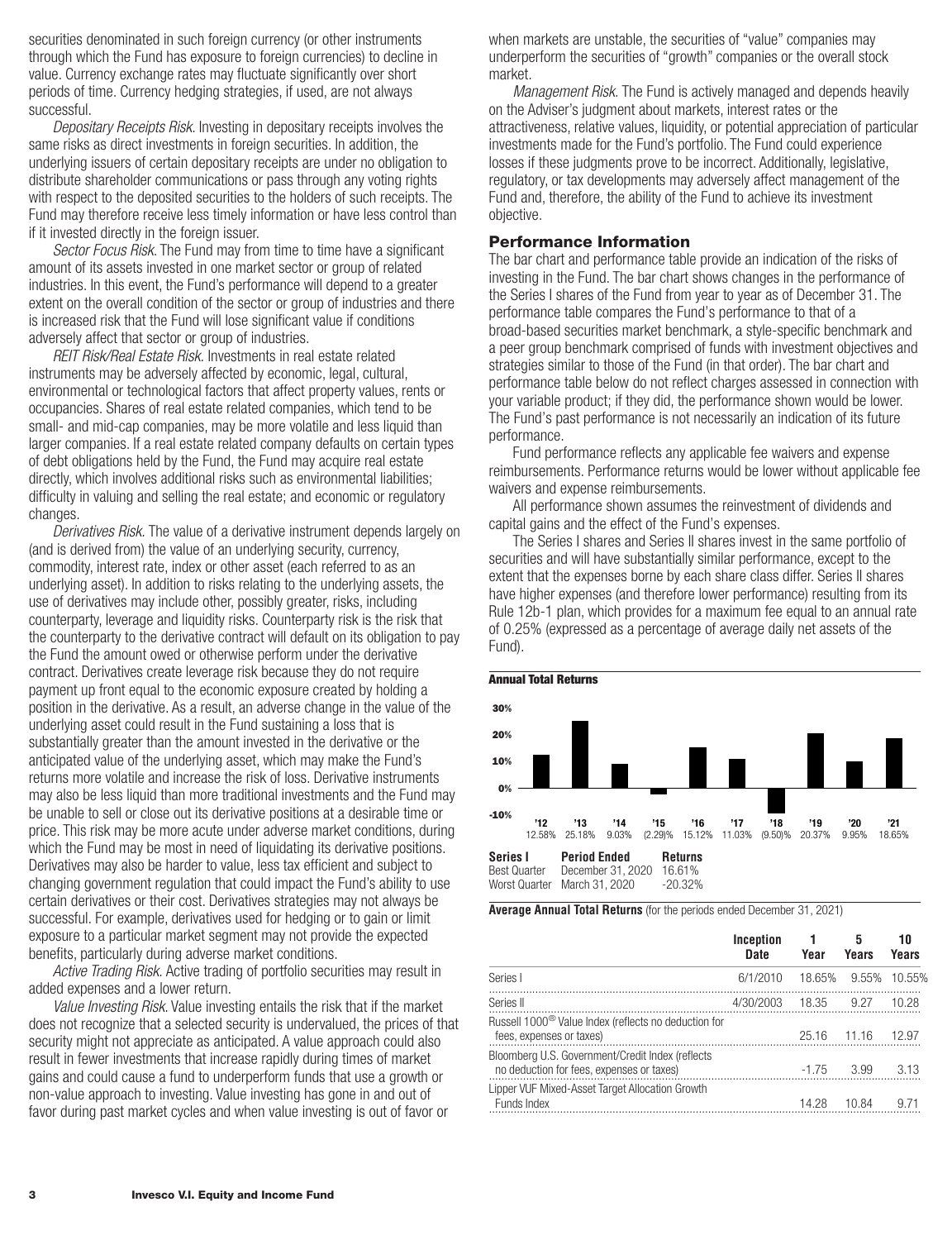### <span id="page-5-0"></span>**Management of the Fund**

Investment Adviser: Invesco Advisers, Inc.

| <b>Portfolio Managers</b> | Title                                          | <b>Length of Service on the Fund</b> |
|---------------------------|------------------------------------------------|--------------------------------------|
| Brian Jurkash             | Portfolio Manager (co-lead)                    | 2015                                 |
|                           | Matthew Titus, CFA Portfolio Manager (co-lead) | 2016                                 |
| Chuck Burge               | Portfolio Manager                              | 2010                                 |
| Sergio Marcheli           | Portfolio Manager                              | 2010                                 |

#### **Purchase and Sale of Fund Shares**

You cannot purchase or sell (redeem) shares of the Fund directly. Please contact the insurance company that issued your variable product for more information on the purchase and sale of Fund shares. For more information, see "Other Information—Purchase and Redemption of Shares" in the prospectus.

### **Tax Information**

The Fund expects, based on its investment objective and strategies, that its distributions, if any, will consist of ordinary income, capital gains, or some combination of both. Because shares of the Fund must be purchased through variable products, such distributions will be exempt from current taxation if left to accumulate within the variable product. Consult your variable insurance contract prospectus for additional tax information.

#### **Payments to Insurance Companies**

If you purchase the Fund through an insurance company or other financial intermediary, the Fund, the Fund's distributor or its related companies may pay the intermediary for the sale of Fund shares and related services. These payments may create a conflict of interest by influencing the insurance company or other intermediary and your salesperson or financial adviser to recommend the Fund over another investment. Ask your salesperson or financial adviser or visit your financial intermediary's website for more information.

### **Investment Objective(s), Strategies, Risks and Portfolio Holdings**

#### **Objective(s) and Strategies**

The Fund's investment objectives are both capital appreciation and current income. The Fund's investment objectives may be changed by the Board of Trustees (the Board) without shareholder approval.

The Fund invests, under normal circumstances, at least 80% of its net assets (plus any borrowings for investment purposes) in equity and income securities, and in derivatives and other instruments that have economic characteristics similar to such securities.

The Fund may invest in securities of issuers of all capitalization sizes; however, under normal market conditions, it is currently expected that the Fund will invest a substantial percentage of its assets in large-capitalization issuers.

The Fund considers an issuer to be a large-capitalization issuer if it has a market capitalization, at the time of purchase, within the range of the largest and smallest capitalized companies included in the Russell 1000 $^{\circledR}$ Index during the most recent 11-month period (based on month-end data) plus the most recent data during the current month.

The Fund invests, under normal circumstances, at least 65% of its net assets in income-producing equity investments. Income-producing equity investments are dividend paying common or preferred stocks, interest paying convertible debentures or bonds, or zero coupon convertible securities (on which the Fund accrues income for tax and accounting purposes, but receives no cash).

The Fund may invest in income-producing equity instruments (subject to the 65% policy above), debt securities and warrants or rights to acquire such securities, in such proportions as economic conditions indicate would best accomplish the Fund's objectives. It is the current operating policy of

the Fund to invest in debt securities rated investment grade. Investment grade securities are: (i) securities rated BBB- or higher by S&P Global Ratings (S&P) or Baa3 or higher by Moody's Investors Service, Inc. (Moody's) or an equivalent rating by another nationally recognized statistical rating organization (NRSRO), (ii) securities with comparable short-term NRSRO ratings, or (iii) unrated securities determined by the Adviser to be of comparable quality, each at the time of purchase. This operating policy does not apply to convertible securities which are selected primarily on the basis of their equity characteristics.

The Fund may invest up to 15% of its net assets in REITs. REITs pool investors' funds for investment primarily in commercial real estate properties or real-estate related loans. REITs generally derive their income from rents on the underlying properties or interest on the underlying loans, and their value is impacted by changes in the value of the underlying property or changes in interest rates affecting the underlying loans owned by the REITs.

The Fund may invest up to 25% of its net assets in securities of foreign issuers, or depositary receipts. A depositary receipt is generally issued by a bank or financial institution and represents an ownership interest in the common stock or other equity securities of a foreign company.

The Fund can invest in derivative instruments including forward foreign currency contracts, futures contracts and options.

A forward foreign currency contract is an agreement between parties to exchange a specified amount of currency at a specified future time at a specified rate. The Fund can use forward foreign currency contracts to hedge against adverse movements in the foreign currencies in which portfolio securities are denominated.

A futures contract is a standardized agreement between two parties to buy or sell a specified quantity of an underlying asset at a specified price at a specified future time. The value of the futures contract tends to increase and decrease in tandem with the value of the underlying asset. Futures contracts are bilateral agreements, with both the purchaser and the seller equally obligated to complete the transaction. Depending on the terms of the particular contract, futures contracts are settled by purchasing an offsetting contract, physically delivering the underlying asset on the settlement date or paying of a cash settlement amount on the settlement date. The Fund can use futures contracts to seek exposure to certain asset classes, to hedge against adverse movements in the foreign currencies in which portfolio securities are denominated and to manage the duration of the Fund.

An option is a derivative financial instrument that reflects a contract between two parties for a future transaction on an asset at a reference price. The buyer of the option gains the right, but not the obligation, to engage in that transaction, while the seller incurs the corresponding obligation to fulfill the transaction. The price of an option derives from the difference between the reference price and the value of the underlying asset (commonly a stock, a bond, a currency or a futures contract) plus a premium based on the time remaining until the expiration of the option. Other types of options exist, and options can in principle be created for any type of valuable asset. The Fund can use options to seek alpha (return on investments in excess of the Russell 1000® Value Index) or to mitigate risk and to hedge against adverse movements in the foreign currencies in which portfolio securities are denominated

In selecting securities, the Adviser focuses on a security's potential for income with safety of principal and long-term growth of capital. The Adviser emphasizes a value style of investing, which focuses on undervalued companies with characteristics for improved valuations. The Adviser looks for catalysts for change that may positively impact a company. This catalyst could come from within the company in the form of new management, operational enhancements, restructuring or reorganization. It could also be an external factor, such as an improvement in industry conditions or a regulatory change.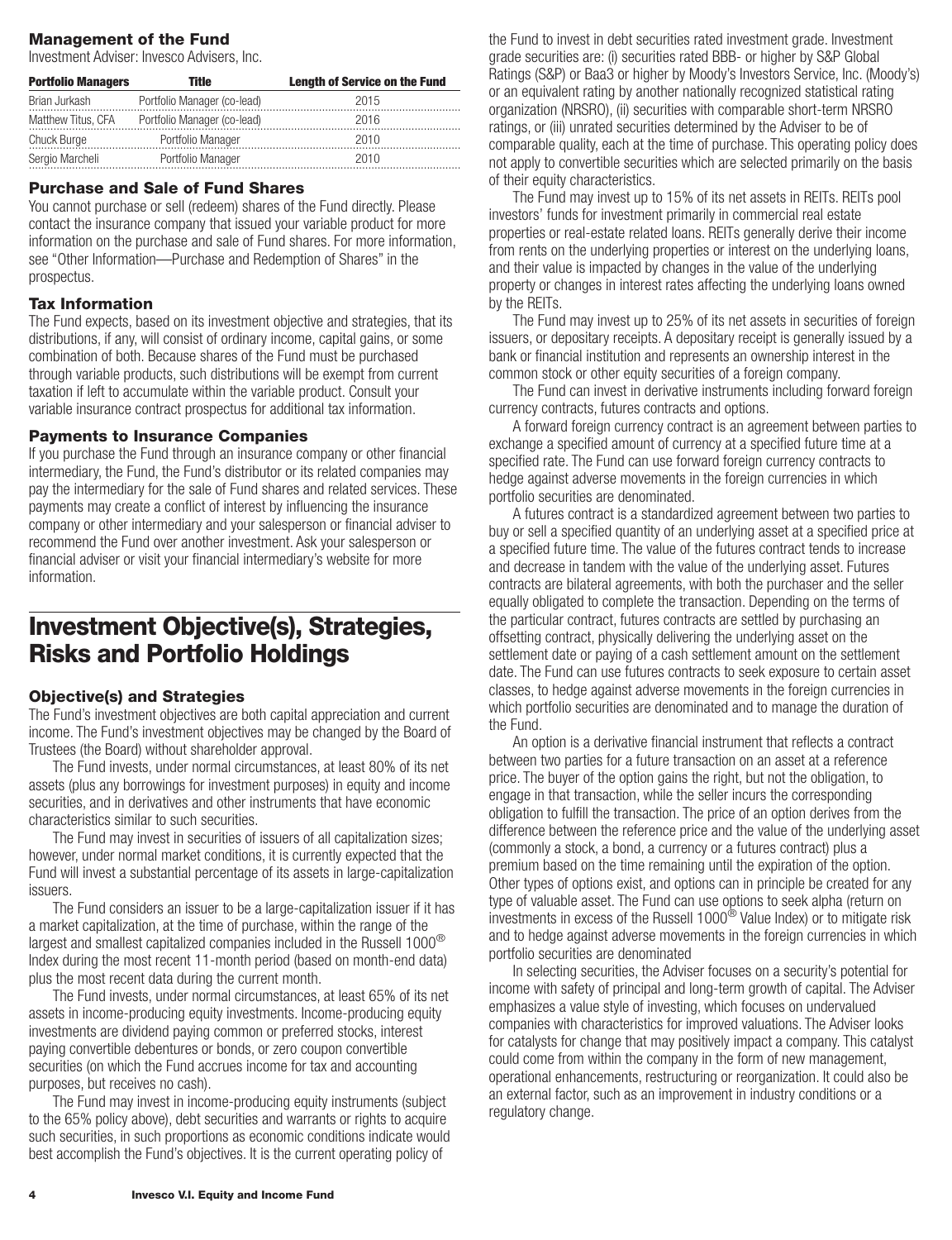The Fund may dispose of a security when, in the opinion of the Adviser, the security reaches the Adviser's estimate of fair value or when the Adviser identifies a more attractive investment opportunity.

In attempting to meet its investment objective or to manage subscription and redemption requests, the Fund may engage in active and frequent trading of portfolio securities.

In anticipation of or in response to market, economic, political, or other conditions, the Fund's portfolio managers may temporarily use a different investment strategy for defensive purposes. If the Fund's portfolio managers do so, different factors could affect the Fund's performance and the Fund may not achieve its investment objective.

The Fund's investments in the types of securities and other investments described in this prospectus vary from time to time, and, at any time, the Fund may not be invested in all of the types of securities and other investments described in this prospectus. The Fund may also invest in securities and other investments not described in this prospectus.

For more information, see "Description of the Funds and Their Investments and Risks" in the Fund's SAI.

#### **Risks**

The principal risks of investing in the Fund are:

*Market Risk.* The market values of the Fund's investments, and therefore the value of the Fund's shares, will go up and down, sometimes rapidly or unpredictably. Market risk may affect a single issuer, industry or section of the economy, or it may affect the market as a whole. The value of the Fund's investments may go up or down due to general market conditions that are not specifically related to the particular issuer, such as real or perceived adverse economic conditions, changes in the general outlook for revenues or corporate earnings, changes in interest or currency rates, regional or global instability, or adverse investor sentiment generally. The value of the Fund's investments may also go up or down due to factors that affect an individual issuer or a particular industry or sector, such as changes in production costs and competitive conditions within an industry. In addition, natural or environmental disasters, widespread disease or other public health issues, war, military conflict, acts of terrorism or other events may have a significant impact on the value of the Fund's investments, as well as the financial markets and global economy generally. Such circumstances may also impact the ability of the Adviser to effectively implement the Fund's investment strategy. During a general downturn in the financial markets, multiple asset classes may decline in value. When markets perform well, there can be no assurance that specific investments held by the Fund will rise in value.

- Market Disruption Risks Related to Russia-Ukraine Conflict. Following Russia's invasion of Ukraine in late February 2022, various countries, including the United States, as well as NATO and the European Union, issued broad-ranging economic sanctions against Russia and Belarus. The resulting responses to the military actions (and potential further sanctions in response to continued military activity), the potential for military escalation and other corresponding events, have had, and could continue to have, severe negative effects on regional and global economic and financial markets, including increased volatility, reduced liquidity and overall uncertainty. The negative impacts may be particularly acute in certain sectors including, but not limited to, energy and financials. Russia may take additional counter measures or retaliatory actions (including cyberattacks), which could exacerbate negative consequences on global financial markets. The duration of ongoing hostilities and corresponding sanctions and related events cannot be predicted. The foregoing may result in a negative impact on Fund performance and the value of an investment in the Fund, even beyond any direct investment exposure the Fund may have to Russian issuers or the adjoining geographic regions.
- COVID-19. The "COVID-19" strain of coronavirus has resulted in instances of market closures and dislocations, extreme volatility, liquidity constraints and increased trading costs. Efforts to contain its

spread have resulted in travel restrictions, disruptions of healthcare systems, business operations (including business closures) and supply chains, layoffs, lower consumer demand and employee availability, and defaults and credit downgrades, among other significant economic impacts that have disrupted global economic activity across many industries. Such economic impacts may exacerbate other pre-existing political, social and economic risks locally or globally and cause general concern and uncertainty. The full economic impact and ongoing effects of COVID-19 (or other future epidemics or pandemics) at the macro-level and on individual businesses are unpredictable and may result in significant and prolonged effects on the Fund's performance.

*Investing in Stocks Risk*. Common stock represents an ownership interest in a company. It ranks below preferred stock and debt securities in claims for dividends and in claims for assets of the issuer in a liquidation or bankruptcy. Common stocks may be exchange-traded or over-the-counter securities. Over-the-counter securities may be less liquid than exchange-traded securities.

The value of the Fund's portfolio may be affected by changes in the stock markets. Stocks and other equity securities fluctuate in price in response to changes to equity markets in general. Stock markets may experience significant short-term volatility and may fall or rise sharply at times. Adverse events in any part of the equity or fixed-income markets may have unexpected negative effects on other market segments. Different stock markets may behave differently from each other and U.S. stock markets may move in the opposite direction from one or more foreign stock markets.

The prices of individual stocks generally do not all move in the same direction at the same time. However, individual stock prices tend to go up and down more dramatically than those of certain other types of investments, such as bonds. A variety of factors can negatively affect the price of a particular company's stock. These factors may include, but are not limited to: poor earnings reports, a loss of customers, litigation against the company, general unfavorable performance of the company's sector or industry, or changes in government regulations affecting the company or its industry. To the extent that securities of a particular type are emphasized (for example foreign stocks, stocks of small- or mid-cap companies, growth or value stocks, or stocks of companies in a particular industry), their share values may fluctuate more in response to events affecting the market for those types of securities.

*Debt Securities Risk.* The prices of debt securities held by the Fund will be affected by changes in interest rates, the creditworthiness of the issuer and other factors. An increase in prevailing interest rates typically causes the value of existing debt securities to fall and often has a greater impact on longer-duration debt securities and higher quality debt securities. Falling interest rates will cause the Fund to reinvest the proceeds of debt securities that have been repaid by the issuer at lower interest rates. Falling interest rates may also reduce the Fund's distributable income because interest payments on floating rate debt instruments held by the Fund will decline. The Fund could lose money on investments in debt securities if the issuer or borrower fails to meet its obligations to make interest payments and/or to repay principal in a timely manner. If an issuer seeks to restructure the terms of its borrowings or the Fund is required to seek recovery upon a default in the payment of interest or the repayment of principal, the Fund may incur additional expenses. Changes in an issuer's financial strength, the market's perception of such strength or in the credit rating of the issuer or the security may affect the value of debt securities. The Adviser's credit analysis may fail to anticipate such changes, which could result in buying a debt security at an inopportune time or failing to sell a debt security in advance of a price decline or other credit event.

*Preferred Securities Risk.* Preferred securities are subject to issuer-specific and market risks applicable generally to equity securities. Preferred stock has a set dividend rate and ranks ahead of common stocks and behind debt securities in claims for dividends and for assets of the issuer in a liquidation or bankruptcy. Preferred securities also may be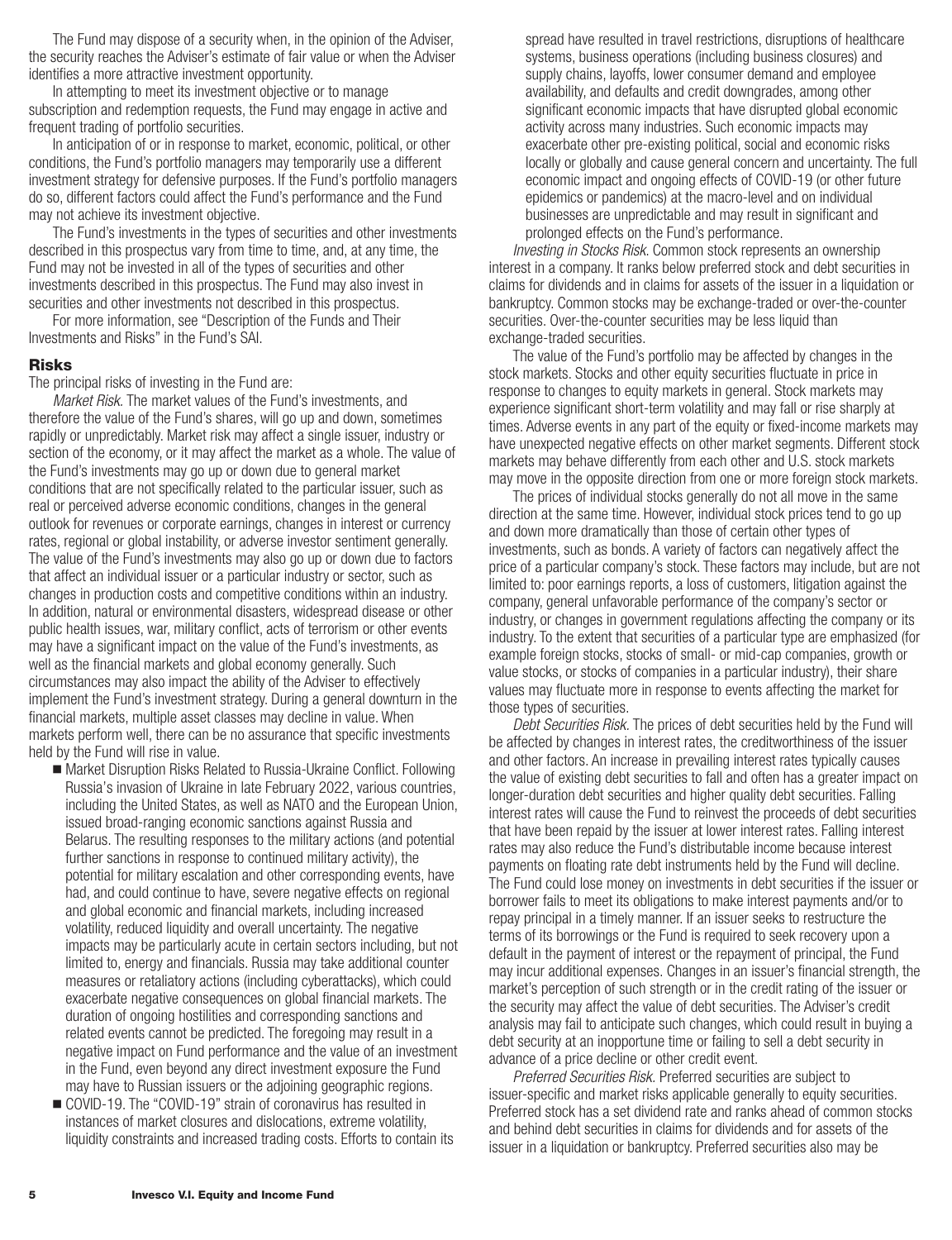subordinated to bonds or other debt instruments in an issuer's capital structure, subjecting them to a greater risk of non-payment than these more senior securities. For this reason, the value of preferred securities will usually react more strongly than bonds and other debt securities to actual or perceived changes in the company's financial condition or prospects. Preferred securities may be less liquid than many other securities, such as common stocks, and generally offer no voting rights with respect to the issuer.

*Convertible Securities Risk.* The market value of a convertible security performs like that of a regular debt security; that is, if market interest rates rise, the value of a convertible security usually falls. In addition, convertible securities are subject to the risk that the issuer will not be able to pay interest or dividends when due, and their market value may change based on changes in the issuer's credit rating or the market's perception of the issuer's creditworthiness. Convertible securities can be converted into or exchanged for a set amount of common stock of an issuer within a particular period of time at a specified price or according to a price formula. Convertible debt securities pay interest and convertible preferred stocks pay dividends until they mature or are converted, exchanged or redeemed. Some convertible debt securities may be considered "equity equivalents" because of the feature that makes them convertible into common stock. Since a convertible security derives a portion of its value from the common stock into which it may be converted, a convertible security is also subject to the same types of market and issuer risks as apply to the underlying common stock. In addition, certain convertible securities are subject to involuntary conversions and may undergo principal write-downs upon the occurrence of certain triggering events. These convertible securities are subject to an increased risk of loss and are generally subordinate in rank to other debt obligations of the issuer. Convertible securities may be rated below investment grade.

*Zero Coupon or Pay-In-Kind Securities Risk.* Zero coupon and pay-in-kind securities may be subject to greater fluctuation in value and less liquidity in the event of adverse market conditions than comparably rated securities paying cash interest at regular interest payment periods. Prices on non-cash-paying instruments may be more sensitive to changes in the issuer's financial condition, fluctuation in interest rates and market demand/supply imbalances than cash-paying securities with similar credit ratings, and thus may be more speculative. Investors may purchase zero coupon and pay-in-kind securities at a price below the amount payable at maturity. Because such securities do not entitle the holder to any periodic payments of interest prior to maturity, this prevents any reinvestment of interest payments at prevailing interest rates if prevailing interest rates rise. The higher yields and interest rates on pay-in-kind securities reflect the payment deferral and increased credit risk associated with such instruments and that such investments may represent a higher credit risk than coupon loans. Pay-in-kind securities may have a potential variability in valuations because their continuing accruals require continuing judgments about the collectability of the deferred payments and the value of any associated collateral. Special tax considerations are associated with investing in certain lower-grade securities, such as zero coupon or pay-in-kind securities.

*Small- and Mid-Capitalization Companies Risk*. Investing in securities of small- and mid-capitalization companies involves greater risk than customarily is associated with investing in larger, more established companies. Stocks of small- and mid-capitalization companies tend to be more vulnerable to changing market conditions, may have little or no operating history or track record of success, and may have more limited product lines and markets, less experienced management and fewer financial resources than larger companies. These companies' securities may be more volatile and less liquid than those of more established companies. They may be more sensitive to changes in a company's earnings expectations and may experience more abrupt and erratic price movements. Smaller companies' securities often trade in lower volumes and in many instances, are traded over-the-counter or on a regional securities exchange, where the frequency and volume of trading is substantially less than is

typical for securities of larger companies traded on national securities exchanges. Therefore, the securities of smaller companies may be subject to wider price fluctuations and it might be harder for the Fund to dispose of its holdings at an acceptable price when it wants to sell them. In addition, investors might seek to trade Fund shares based on their knowledge or understanding of the value of smaller company securities (this is sometimes referred to as "price arbitrage"), which could interfere with the efficient management of the Fund. Since small and mid-cap companies typically reinvest a high proportion of their earnings in their business, they may not pay dividends for some time, particularly if they are newer companies. It may take a substantial period of time to realize a gain on an investment in a small- or mid-cap company, if any gain is realized at all. The relative sizes of companies may change over time as the securities market changes, and the Fund is not required to sell the securities of companies whose market capitalizations have grown or decreased due to market fluctuations.

*Rights and Warrants Risk.* Rights and warrants may be purchased directly or acquired as part of other securities. Warrants are options to purchase equity securities at a specific price during a specific period of time. The price of a warrant does not necessarily move parallel to, and is generally more volatile than, the price of the underlying security. Warrants may be significantly less valuable or worthless on their expiration date and may also be postponed or terminated early, resulting in a partial or total loss. Rights are similar to warrants, but normally have a short duration and are distributed directly by the issuer to its shareholders. Rights and warrants have no voting rights, receive no dividends and have no rights with respect to the assets of the issuer. Warrants and rights are highly volatile and, therefore, more susceptible to sharp declines in value than the underlying security might be. The market for rights or warrants may be very limited and it may be difficult to sell them promptly at an acceptable price.

*Changing Fixed Income Market Conditions Risk.* The current low interest rate environment was created in part by the Federal Reserve Board (FRB) and certain foreign central banks keeping the federal funds and equivalent foreign rates near historical lows. Increases in the federal funds and equivalent foreign rates may expose fixed income markets to heightened volatility and reduced liquidity for certain fixed income investments, particularly those with longer maturities. In addition, decreases in fixed income dealer market-making capacity may persist in the future, potentially leading to heightened volatility and reduced liquidity in the fixed income markets. As a result, the value of the Fund's investments and share price may decline. In addition, because of changing central bank policies, the Fund may experience higher than normal shareholder redemptions which could potentially increase portfolio turnover and the Fund's transaction costs and potentially lower the Fund's performance returns.

*Foreign Securities Risk.* The value of the Fund's foreign investments may be adversely affected by political and social instability in the home countries of the issuers of the investments, by changes in economic or taxation policies in those countries, or by the difficulty in enforcing obligations in those countries. Foreign investments also involve the risk of the possible seizure, nationalization or expropriation of the issuer or foreign deposits (in which the Fund could lose its entire investments in a certain market) and the possible adoption of foreign governmental restrictions such as exchange controls. Foreign companies generally may be subject to less stringent regulations than U.S. companies, including financial reporting requirements and auditing and accounting controls, and may therefore be more susceptible to fraud or corruption. Also, there may be less publicly available information about companies in certain foreign countries than about U.S. companies making it more difficult for the Adviser to evaluate those companies. The laws of certain countries may put limits on the Fund's ability to recover its assets held at a foreign bank if the foreign bank, depository or issuer of a security, or any of their agents, goes bankrupt. Trading in many foreign securities may be less liquid and more volatile than U.S. securities due to the size of the market or other factors. Changes in political and economic factors in one country or region could adversely affect conditions in another country or region. Investments in foreign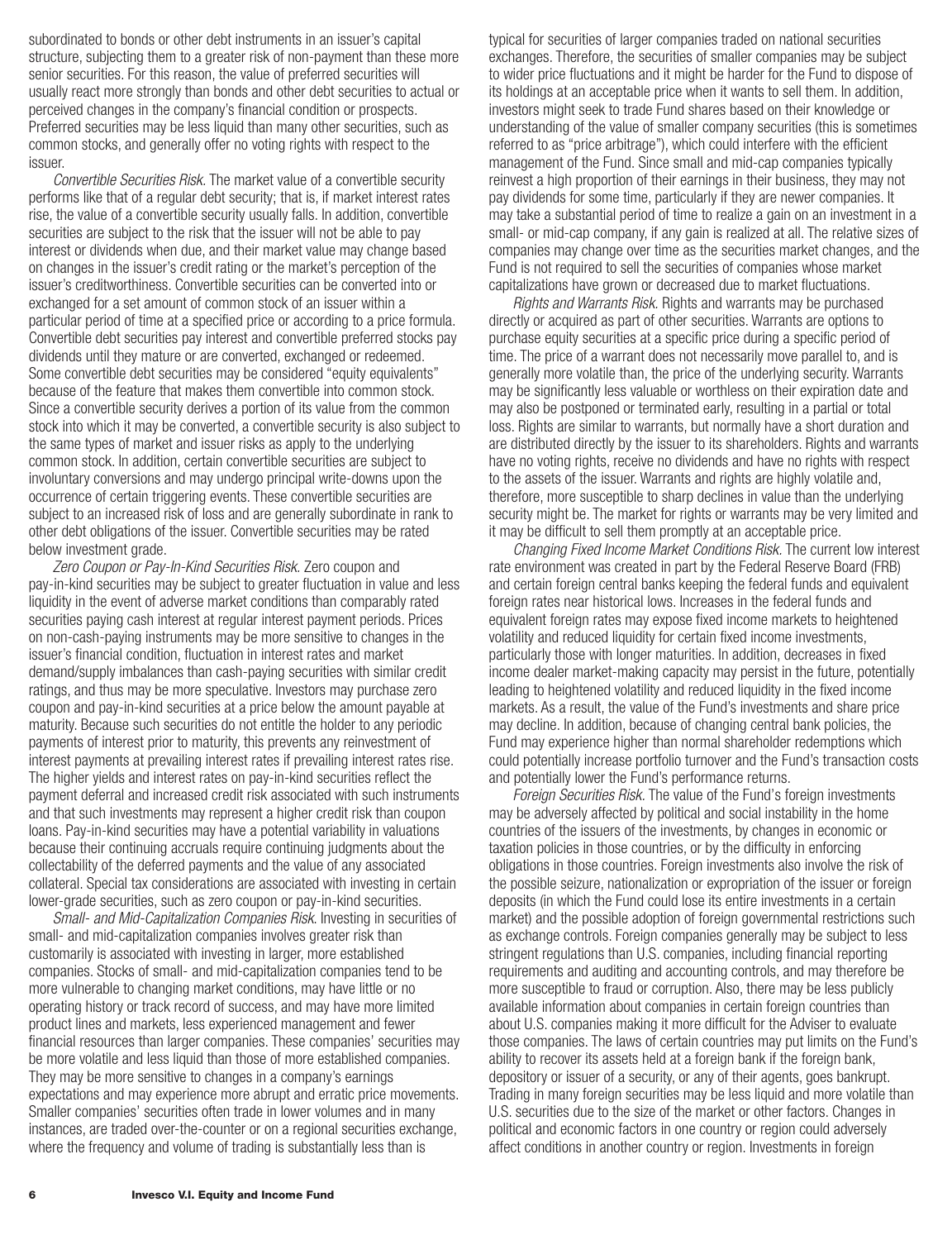securities may also expose the Fund to time-zone arbitrage risk. At times, the Fund may emphasize investments in a particular country or region and may be subject to greater risks from adverse events that occur in that country or region. Unless the Fund has hedged its foreign currency exposure, foreign securities risk also involves the risk of negative foreign currency rate fluctuations, which may cause the value of securities denominated in such foreign currency (or other instruments through which the Fund has exposure to foreign currencies) to decline in value. Currency exchange rates may fluctuate significantly over short periods of time. Currency hedging strategies, if used, are not always successful. For instance, currency forward contracts, if used by the Fund, could reduce performance if there are unanticipated changes in currency exchange rates.

*Depositary Receipts Risk.* Depositary receipts involve many of the same risks as those associated with direct investment in foreign securities. In addition, the underlying issuers of certain depositary receipts, particularly unsponsored or unregistered depositary receipts, are under no obligation to distribute shareholder communications to the holders of such receipts or to pass through to them any voting rights with respect to the deposited securities. The Fund may therefore receive less timely information or have less control than if it invested directly in the foreign issuer.

*Sector Focus Risk*. The Fund may from time to time have a significant amount of its assets invested in one market sector or group of related industries. The prices of stocks of issuers in a particular industry or sector may go up and down in response to changes in economic conditions, government regulations, availability of basic resources or supplies, or other events that affect that industry or sector more than others. In this event, the Fund's performance will depend to a greater extent on the overall condition of the sector or group of industries and there is increased risk that the Fund will lose significant value if conditions adversely affect that sector or group of industries. Information about the Fund's investment in a particular industry or market sector is available in its annual and semi-annual reports to shareholders and in its reports on Form N-PORT filed with the SEC.

*REIT Risk/Real Estate Risk.* Investments in real estate related instruments may be adversely affected by economic, legal, cultural, environmental or technological factors that affect property values, rents or occupancies. Real estate companies, including REITs or similar structures, tend to be small- and mid-cap companies and their shares may be more volatile and less liquid than larger companies. The value of investments in real estate related companies may be affected by the quality of management, the ability to repay loans, the utilization of leverage and financial covenants related thereto, whether the company carries adequate insurance and environmental factors. If a real estate related company defaults on certain types of debt obligations held by the Fund, the Fund may acquire real estate directly, which involves additional risks such as environmental liabilities; difficulty in valuing and selling the real estate; and economic or regulatory changes.

*Derivatives Risk.* A derivative is an instrument whose value depends largely on (and is derived from) the value of an underlying security, currency, commodity, interest rate, index or other asset (each referred to as an underlying asset). In addition to risks relating to the underlying assets, the use of derivatives may include other, possibly greater, risks, which are described below.

■ *Counterparty Risk.* Certain derivatives do not trade on an established exchange (referred to as over-the-counter (OTC) derivatives) and are simply financial contracts between the Fund and a counterparty. When the Fund is owed money on an OTC derivative, the Fund is dependent on the counterparty to pay or, in some cases, deliver the underlying asset, unless the Fund can otherwise sell its derivative contract to a third party prior to its expiration. Many counterparties are financial institutions such as banks and broker-dealers and their creditworthiness (and ability to pay or perform) may be negatively impacted by factors affecting financial institutions generally. In addition, in the event that a counterparty becomes bankrupt or insolvent, the Fund's ability to recover the collateral that the Fund has on deposit with the counterparty could be delayed or impaired. For derivatives traded on a centralized exchange, the Fund generally is dependent upon the solvency of the relevant exchange clearing house (which acts as a guarantor for each contractual obligation under such derivatives) for payment on derivative instruments for which the Fund is owed money.

- *Leverage Risk.* Many derivatives do not require a payment up front equal to the economic exposure created by holding a position in the derivative, which creates a form of leverage. As a result, an adverse change in the value of the underlying asset could result in the Fund sustaining a loss that is substantially greater than the amount invested in the derivative or the anticipated value of the underlying asset. In addition, some derivatives have the potential for unlimited loss, regardless of the size of the Fund's initial investment. Leverage may therefore make the Fund's returns more volatile and increase the risk of loss. The Fund segregates or earmarks liquid assets with a value at least equal to the amount that the Fund owes the derivative counterparty each day, if any, or otherwise holds instruments that offset the Fund's daily obligation under the derivatives instrument. This process is sometimes referred to as "cover." The amount of liquid assets needed as cover will fluctuate over time as the value of the derivative instrument rises and falls. If the value of the Fund's derivative positions or the value of the assets used as cover unexpectedly decreases, the Fund may be forced to segregate additional liquid assets as cover or sell assets at a disadvantageous time or price to meet its derivative obligations or to meet redemption requests, which could affect management of the Fund and the Fund's returns. As the Fund transitions into compliance with Rule 18f-4 under the Investment Company Act of 1940 (the "1940 Act"), with which compliance is required by August 19, 2022, the Fund's approach to asset segregation and coverage requirements may be impacted. On or after August 19, 2022, the Fund will no longer engage in "coverage" techniques with respect to derivatives transactions and will instead comply with the applicable requirements of Rule 18f-4. In certain market conditions, losses on derivative instruments can grow larger while the value of the Fund's other assets fall, resulting in the Fund's derivative positions becoming a larger percentage of the Fund's investments.
- *Liquidity Risk.* There is a smaller pool of buyers and sellers for certain derivatives, particularly OTC derivatives, than more traditional investments such as stocks. These buyers and sellers are often financial institutions that may be unable or unwilling to buy or sell derivatives during times of financial or market stress. Derivative instruments may therefore be less liquid than more traditional investments and the Fund may be unable to sell or exit its derivative positions at a desirable time or price. This risk may be more acute under adverse market conditions, during which the Fund may be most in need of liquidating its derivative positions. To the extent that the Fund is unable to exit a derivative position because of market illiquidity, the Fund may not be able to prevent further losses of value in its derivatives holdings and the liquidity of the Fund and its ability to meet redemption requests may be impaired to the extent that a substantial portion of the Fund's otherwise liquid assets must be used as margin or cover. For information on the impact of Rule 18f-4 on coverage requirements, see the discussion in "Leverage Risk" above. Another consequence of illiquidity is that the Fund may be required to hold a derivative instrument to maturity and take or make delivery of the underlying asset that the Adviser would otherwise avoid.
- *Forward Foreign Currency Contracts Risk*. Forward foreign currency contracts are used to lock in the U.S. dollar price of a security denominated in a foreign currency or protect against possible losses from changes in the relative value of the U.S. dollar against a foreign currency. They are subject to the risk that anticipated currency movements will not be accurately predicted or do not correspond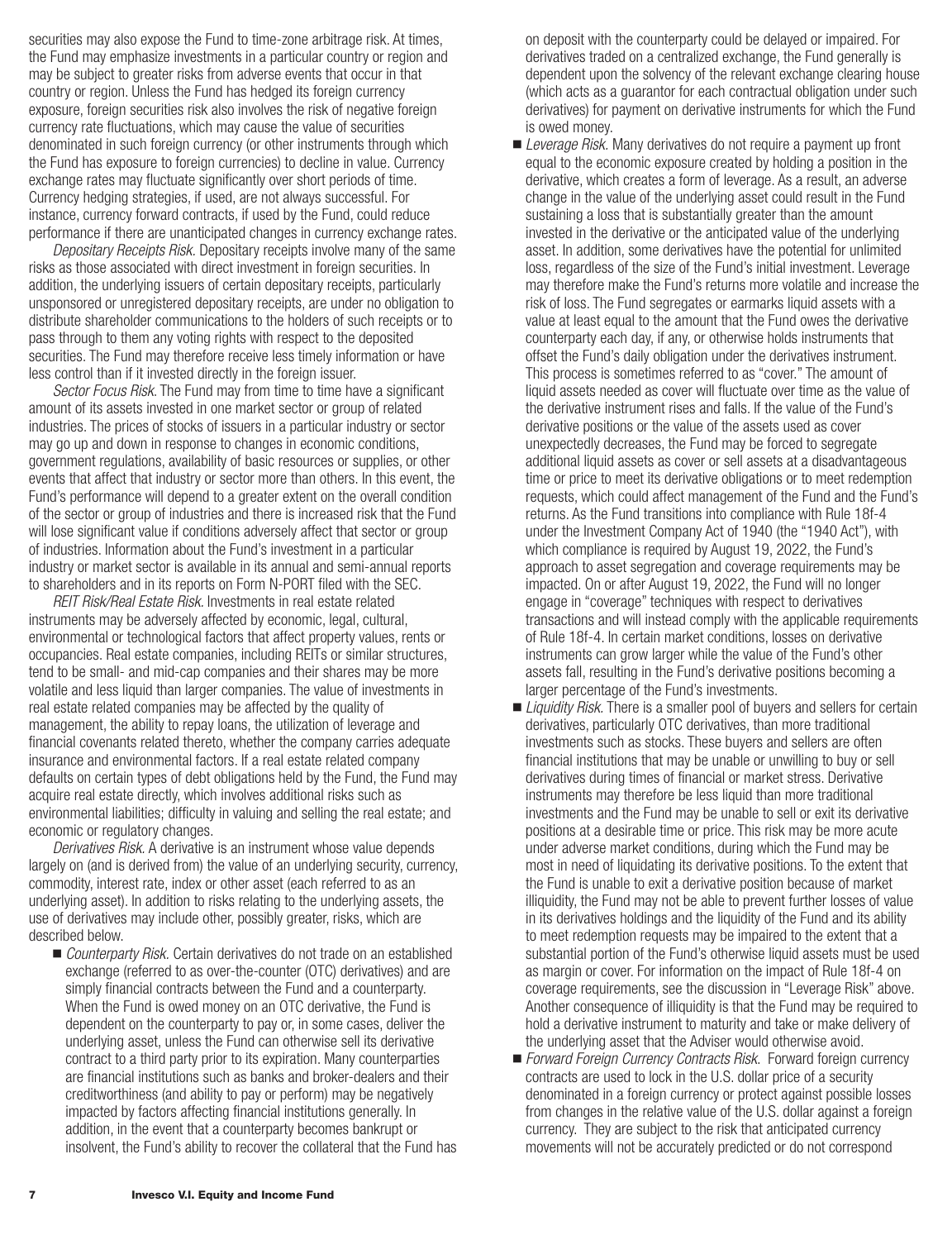<span id="page-9-0"></span>accurately to changes in the value of the fund's holdings, which could result in losses and additional transaction costs. The use of forward contracts could reduce performance if there are unanticipated changes in currency prices. A contract to sell a foreign currency would limit any potential gain that might be realized if the value of the currency increases. A forward foreign currency contract may also result in losses in the event of a default or bankruptcy of the counterparty.

- *Futures Contracts Risk*. The volatility of futures contracts prices has been historically greater than the volatility of stocks and bonds. The liquidity of the futures market depends on participants entering into offsetting transactions rather than making or taking delivery. To the extent participants decide to make or take delivery, liquidity in the futures market could be reduced. In addition, futures exchanges often impose a maximum permissible price movement on each futures contract for each trading session. The Fund may be disadvantaged if it is prohibited from executing a trade outside the daily permissible price movement.
- *Options Risk*. If the Fund sells a put option, there is a risk that the Fund may be required to buy the underlying investment at a disadvantageous price. If the Fund sells a call option, there is a risk that the Fund may be required to sell the underlying investment at a disadvantageous price. If the Fund sells a call option on an investment that the Fund owns (a "covered call") and the investment has increased in value when the option is exercised, the Fund will be required to sell the investment at the call price and will not be able to realize any of the investment's value above the call price. Options may involve economic leverage, which could result in greater price volatility than other investments.
- Other Risks. Compared to other types of investments, derivatives may be harder to value and may also be less tax efficient. In addition, changes in government regulation of derivative instruments could affect the character, timing and amount of the Fund's taxable income or gains, and may limit or prevent the Fund from using certain types of derivative instruments as a part of its investment strategy, which could make the investment strategy more costly to implement or require the Fund to change its investment strategy. Derivatives strategies may not always be successful. For example, to the extent that the Fund uses derivatives for hedging or to gain or limit exposure to a particular market or market segment, there may be imperfect correlation between the value of the derivative instrument and the value of the instrument being hedged or the relevant market or market segment, in which case the Fund may not realize the intended benefits. There is also the risk that during adverse market conditions, an instrument which would usually operate as a hedge provides no hedging benefits at all. The Fund's use of derivatives may be limited by the requirements for taxation of the Fund as a regulated investment company.

*Active Trading Risk.* Active trading of portfolio securities may result in high brokerage costs, which may lower the Fund's actual return. Active trading also may increase the proportion of the Fund's gains that are short term.

*Value Investing Risk*. Value investing entails the risk that if the market does not recognize that a selected security is undervalued, the prices of that security might not appreciate as anticipated. A value investing approach could also lead to acquiring fewer securities that might experience rapid price increases during times of market advances. This could cause the investments to underperform strategies that seek capital appreciation by employing only a growth or other non-value approach. Value investing has also gone in and out of favor during past market cycles and is likely to continue to do so. During periods when value investing is out of favor or when markets are unstable, the securities of "value" companies may underperform the securities of "growth" companies or the overall stock market.

*Management Risk.* The Fund is actively managed and depends heavily on the Adviser's judgment about markets, interest rates or the attractiveness, relative values, liquidity, or potential appreciation of particular investments made for the Fund's portfolio. The Fund could experience losses if these judgments prove to be incorrect. There can be no guarantee that the Adviser's investment techniques or investment decisions will produce the desired results. Additionally, legislative, regulatory, or tax developments may affect the investments or investment strategies available to the Adviser in connection with managing the Fund, which may also adversely affect the ability of the Fund to achieve its investment objective.

### **Portfolio Holdings**

A description of Fund policies and procedures with respect to the disclosure of Fund portfolio holdings is available in the SAI, which is available at www.invesco.com/us.

## **Fund Management**

### **The Adviser(s)**

Invesco serves as the Fund's investment adviser. The Adviser manages the investment operations of the Fund as well as other investment portfolios that encompass a broad range of investment objectives, and has agreed to perform or arrange for the performance of the Fund's day-to-day management. The Adviser is located at 1555 Peachtree Street, N.E., Atlanta, Georgia 30309. The Adviser, as successor in interest to multiple investment advisers, has been an investment adviser since 1976.

*Sub-Advisers*. Invesco has entered into one or more Sub-Advisory Agreements with certain affiliates to serve as sub-advisers to the Fund (the Sub-Advisers). Invesco may appoint the Sub-Advisers from time to time to provide discretionary investment management services, investment advice, and/or order execution services to the Fund. The Sub-Advisers and the Sub-Advisory Agreements are described in the SAI.

### **Exclusion of Adviser from Commodity Pool Operator Definition**

With respect to the Fund, the Adviser has claimed an exclusion from the definition of "commodity pool operator" (CPO) under the Commodity Exchange Act (CEA) and the rules of the Commodity Futures Trading Commission (CFTC) and, therefore, is not subject to CFTC registration or regulation as a CPO. In addition, the Adviser is relying upon a related exclusion from the definition of "commodity trading advisor" (CTA) under the CEA and the rules of the CFTC with respect to the Fund.

The terms of the CPO exclusion require the Fund, among other things, to adhere to certain limits on its investments in "commodity interests." Commodity interests include commodity futures, commodity options and swaps, which in turn include non-deliverable forwards. The Fund is permitted to invest in these instruments as further described in the Fund's SAI. However, the Fund is not intended as a vehicle for trading in the commodity futures, commodity options or swaps markets. The CFTC has neither reviewed nor approved the Adviser's reliance on these exclusions, or the Fund, its investment strategies or this prospectus.

### **Adviser Compensation**

During the fiscal year ended December 31, 2021, the Adviser received compensation of 0.38% of the Fund's average daily net assets, after fee waiver and/or expense reimbursement, if any.

A discussion regarding the basis for the Board's approval of the investment advisory agreement and investment sub-advisory agreements of the Fund is available in the Fund's most recent annual or semi-annual report to shareholders.

### **Portfolio Managers**

The following individuals are jointly and primarily responsible for the day-to-day management of the Fund's portfolio:

■ Brian Jurkash (co-lead manager), Portfolio Manager, who has been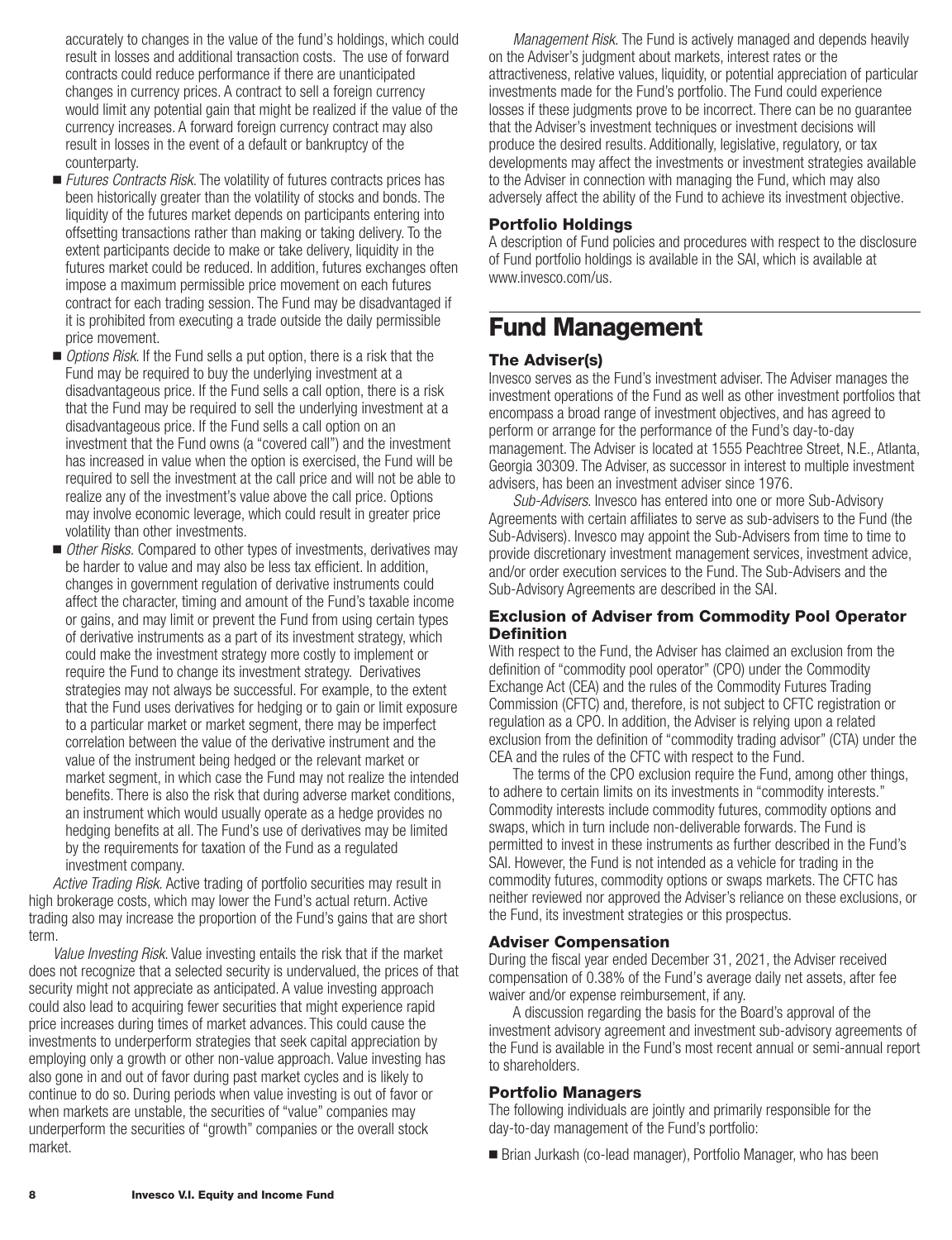<span id="page-10-0"></span>responsible for the Fund since 2015 and has been associated with Invesco and/or its affiliates since 2000.

- Matthew Titus, CFA (co-lead manager), Portfolio Manager, who has been responsible for the Fund since 2016 and has been associated with Invesco and/or its affiliates since 2016. From 2004 to 2016, he was employed by American Century Investments, where he served as co-manager of the firm's relative value fund and most recently served as lead manager of such fund.
- Chuck Burge, Portfolio Manager, who has been responsible for the Fund since 2010 and has been associated with Invesco and/or its affiliates since 2002.
- Sergio Marcheli, Portfolio Manager, who has been responsible for the Fund since 2010 and has been associated with Invesco and/or its affiliates since 2010.

A lead manager generally has final authority over all aspects of the Fund's investment portfolio, including but not limited to, purchases and sales of individual securities, portfolio construction techniques, portfolio risk assessment, and the management of daily cash flows in accordance with portfolio holdings. The degree to which a lead manager may perform these functions, and the nature of these functions, may change from time to time.

More information on the portfolio managers may be found at www.invesco.com/us. The website is not part of this prospectus.

The Fund's SAI provides additional information about the portfolio managers' investments in the Fund, a description of the compensation structure and information regarding other accounts managed.

# **Other Information**

### **Purchase and Redemption of Shares**

The Fund ordinarily effects orders to purchase and redeem shares at the Fund's next computed net asset value (NAV) after it receives an order. Insurance companies participating in the Fund serve as the Fund's designee for receiving orders of separate accounts that invest in the Fund. The Fund may postpone the right of redemption only under unusual circumstances, as allowed by the SEC, such as when the New York Stock Exchange (NYSE) restricts or suspends trading.

Although the Fund generally intends to pay redemption proceeds solely in cash, the Fund reserves the right to determine, in its sole discretion, whether to satisfy redemption requests by making payment in securities or other property (known as a redemption in kind). Redemptions in kind may result in transaction costs and/or market fluctuations associated with liquidating or holding the securities, respectively.

Shares of the Fund are offered in connection with mixed and shared funding, i.e., to separate accounts of affiliated and unaffiliated insurance companies funding variable products. The Fund currently offers shares only to insurance company separate accounts and funds of funds. In the future, the Fund may offer them to pension and retirement plans that qualify for special federal income tax treatment. Due to differences in tax treatment and other considerations, the interests of Fund shareholders, including variable product owners and plan participants investing in the Fund (whether directly or indirectly through fund of funds), may conflict.

Mixed and shared funding may present certain conflicts of interest. For example, violation of the federal tax laws by one insurance company separate account investing directly or indirectly in a fund could cause variable products funded through another insurance company separate account to lose their tax-deferred status, unless remedial actions were taken. The Board will monitor for the existence of any material conflicts and determine what action, if any, should be taken. The Fund's NAV could decrease if it had to sell investment securities to pay redemption proceeds to a separate account (or plan) withdrawing because of a conflict.

### **Redemptions by Large Shareholders**

At times, the Fund may experience adverse effects when certain large shareholders redeem large amounts of shares of the Fund. Large redemptions may cause the Fund to sell portfolio securities at times when it would not otherwise do so. In addition, these transactions may also accelerate the realization of taxable income to shareholders (if applicable) if such sales of investments resulted in gains and may also increase transaction costs and/or increase in the Fund's expense ratio. When experiencing a redemption by a large shareholder, the Fund may delay payment of the redemption request up to seven days to provide the investment manager with time to determine if the Fund can redeem the request-in-kind or to consider other alternatives to lessen the harm to remaining shareholders. Under certain circumstances, however, the Fund may be unable to delay a redemption request, which could result in the automatic processing of a large redemption that is detrimental to the Fund and its remaining shareholders.

### **Excessive Short-Term Trading Activity Disclosure**

The Fund's investment programs are designed to serve long-term investors and are not designed to accommodate excessive short-term trading activity in violation of the Fund's policies and procedures described below. Excessive short-term trading activity in the Fund's shares (i.e., purchases of Fund shares followed shortly thereafter by redemptions of such shares, or vice versa) may hurt the long-term performance of the Fund by requiring it to maintain an excessive amount of cash or to liquidate portfolio holdings at a disadvantageous time, thus interfering with the efficient management of the Fund by causing it to incur increased brokerage and administrative costs. Where excessive short-term trading activity seeks to take advantage of arbitrage opportunities from stale prices for portfolio securities, the value of Fund shares held by long-term investors may be diluted. The Board has adopted policies and procedures designed to discourage excessive short-term trading of Fund shares. The Fund may alter its policies and procedures at any time without giving prior notice to Fund shareholders if Invesco believes the change would be in the best interests of long-term investors.

Pursuant to the Fund's policies and procedures, Invesco and certain of its corporate affiliates (Invesco and such affiliates, collectively, the Invesco Affiliates) currently use the following tools designed to discourage excessive short-term trading in the Fund:

(1) trade activity monitoring; and

(2) the use of fair value pricing consistent with procedures approved by the Board.

Each of these tools is described in more detail below.

In addition, restrictions designed to discourage or curtail excessive short-term trading activity may be imposed by the insurance companies and/or their separate accounts that invest in the Fund on behalf of variable product owners. Variable product owners should refer to the applicable contract and related prospectus for more details.

### **Trade Activity Monitoring**

To detect excessive short-term trading activities, the Invesco Affiliates will monitor, on a daily basis, selected aggregate purchase or redemption trade orders placed by insurance companies and/or their separate accounts. The Invesco Affiliates will seek to work with insurance companies to discourage variable product owners from engaging in abusive trading practices. However, the ability of the Invesco Affiliates to monitor trades that are placed by variable product owners is severely if not completely limited due to the fact that the insurance companies trade with the Fund through omnibus accounts, and maintain the exclusive relationship with, and are responsible for maintaining the account records of, their variable product owners. There may also be legal and technological limitations on the ability of insurance companies to impose restrictions on the trading practices of their variable product owners. As a result, there can be no guarantee that the Invesco Affiliates will be able to detect or deter market timing by variable product owners.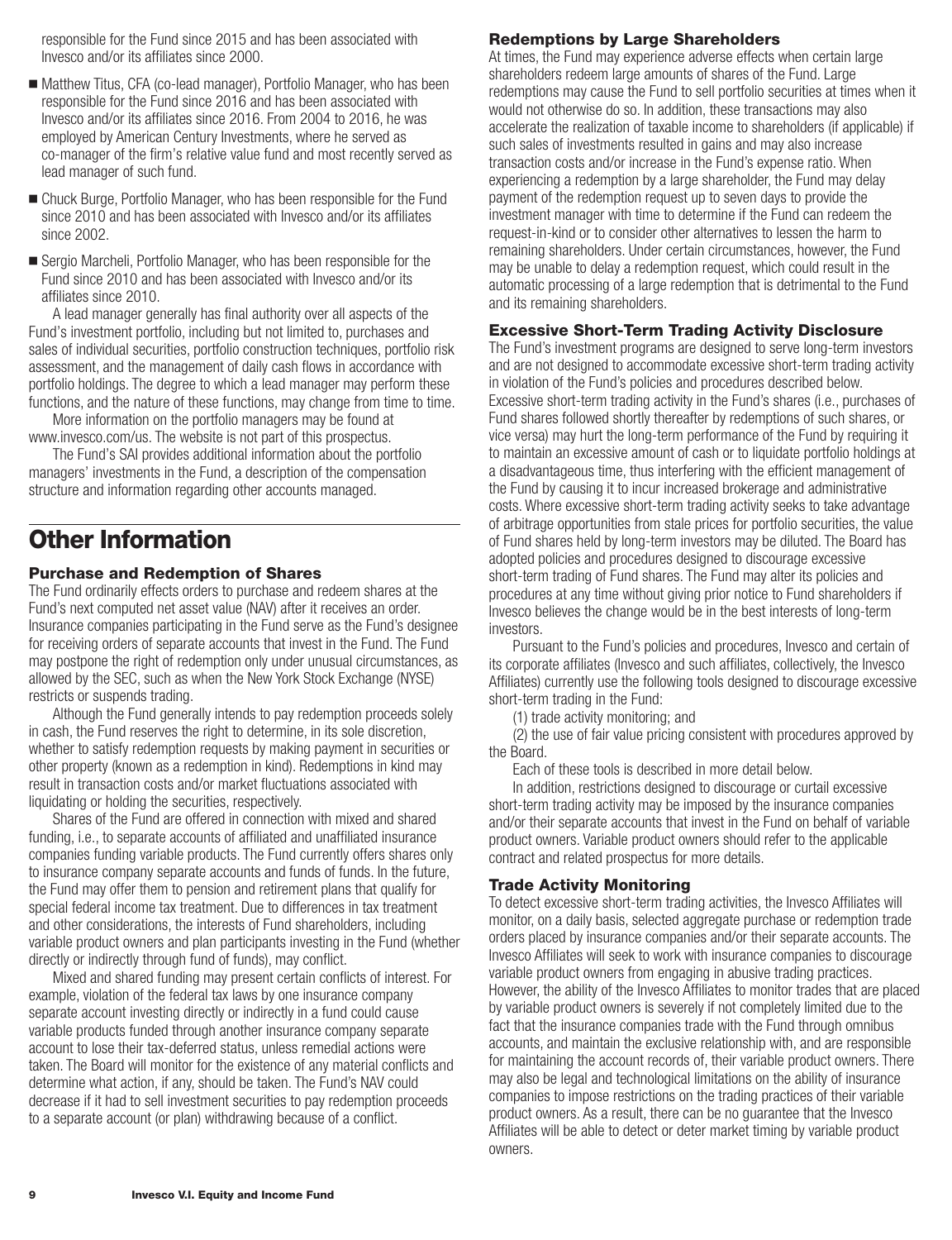<span id="page-11-0"></span>If, as a result of this monitoring, the Invesco Affiliates believe that a variable product owner has engaged in excessive short-term trading (regardless of whether or not the insurance company's own trading restrictions are exceeded), the Invesco Affiliates will seek to act in a manner that they believe is consistent with the best interests of long-term investors, which may include taking steps such as (1) asking the insurance company to take action to stop such activities, or (2) refusing to process future purchases related to such activities in the insurance company's account with the Fund. The Invesco Affiliates will use reasonable efforts to apply the Fund's policies uniformly given the potential limitations described above.

### **Fair Value Pricing**

Securities owned by the Fund are to be valued at current market value if market quotations are readily available. All other securities and assets of the Fund for which market quotations are not readily available are to be valued at fair value determined in good faith using procedures approved by the Board. An effect of fair value pricing may be to reduce the ability of frequent traders to take advantage of arbitrage opportunities resulting from potentially "stale" prices of portfolio holdings. However, it cannot eliminate the possibility of frequent trading.

See "Pricing of Shares—Determination of Net Asset Value (NAV)" for more information.

### **Risks**

There is the risk that the Fund's policies and procedures will prove ineffective in whole or in part to detect or prevent excessive short-term trading. Although these policies and procedures, including the tools described above, are designed to discourage excessive short-term trading, they do not eliminate the possibility that excessive short-term trading activity in the Fund will occur. Moreover, each of these tools involves judgments that are inherently subjective. The Invesco Affiliates seek to make these judgments to the best of their abilities in a manner that they believe is consistent with the best interests of long-term investors. However, there can be no assurance that the Invesco Affiliates will be able to gain access to any or all of the information necessary to detect or prevent excessive short-term trading by a variable product owner. While the Invesco Affiliates and the Fund may seek to take actions with the assistance of the insurance companies that invest in the Fund, there is the risk that neither the Invesco Affiliates nor the Fund will be successful in their efforts to minimize or eliminate such activity.

### **Pricing of Shares**

### **Determination of Net Asset Value (NAV)**

The price of the Fund's shares is the Fund's NAV per share. The Fund values portfolio securities for which market quotations are readily available at market value. Securities and other assets quoted in foreign currencies are valued in U.S. dollars based on the prevailing exchange rates on that day. The Fund values securities and assets for which market quotations are unavailable at their "fair value," which is described below.

Even when market quotations are available, they may be stale or they may be unreliable because the security is not traded frequently, trading on the security ceased before the close of the trading market or issuer specific events occurred after the security ceased trading or because of the passage of time between the close of the market on which the security trades and the close of the NYSE and when the Fund calculates its NAV. Issuer specific events may cause the last market quotation to be unreliable. Such events may include a merger or insolvency, events that affect a geographical area or an industry segment, such as political events or natural disasters, or market events, such as a significant movement in the U.S. market. Where the Adviser determines that the closing price of the security is stale or unreliable, the Adviser will value the security at its fair value.

Fair value is that amount that the owner might reasonably expect to receive for the security upon its current sale. A fair value price is an estimated price that requires consideration of all appropriate factors, including indications of fair value available from pricing services. Fair value pricing involves judgment and a fund that uses fair value methodologies may value securities higher or lower than another fund using market quotations or its own fair value methodologies to price the same securities. Investors who purchase or redeem Fund shares on days when the Fund is holding fair-valued securities may receive a greater or lesser number of shares, or higher or lower redemption proceeds, than they would have received if the Fund had not fair-valued the security or had used a different methodology.

The Board has delegated the daily determination of fair value prices to the Adviser's valuation committee, which acts in accordance with Board approved policies. Fair value pricing methods and pricing services can change from time to time as approved by the Board.

The intended effect of applying fair value pricing is to compute a NAV that accurately reflects the value of the Fund's portfolio at the time that the NAV is calculated. An additional intended effect is to discourage those seeking to take advantage of arbitrage opportunities resulting from "stale" prices and to mitigate the dilutive impact of any such arbitrage. However, the application of fair value pricing cannot eliminate the possibility that arbitrage opportunities will exist.

Specific types of securities are valued as follows:

*Senior Secured Floating Rate Loans and Senior Secured Floating Rate Debt Securities.* Senior secured floating rate loans and senior secured floating rate debt securities are fair valued using evaluated quotes provided by an independent pricing service. Evaluated quotes provided by the pricing service may reflect appropriate factors such as market quotes, ratings, tranche type, industry, company performance, spread, individual trading characteristics, institution-size trading in similar groups of securities and other market data.

*Domestic Exchange Traded Equity Securities.* Market quotations are generally available and reliable for domestic exchange traded equity securities. If market quotations are not available or are unreliable, the Adviser will value the security at fair value in good faith using procedures approved by the Board.

*Foreign Securities.* If market quotations are available and reliable for foreign exchange traded equity securities, the securities will be valued at the market quotations. Because trading hours for certain foreign securities end before the close of the NYSE, closing market quotations may become unreliable. If between the time trading ends on a particular security and the close of the customary trading session on the NYSE events occur that are significant and may make the closing price unreliable, the Fund may fair value the security. If an issuer specific event has occurred that the Adviser determines, in its judgment, is likely to have affected the closing price of a foreign security, it will price the security at fair value. The Adviser also relies on a screening process from a pricing vendor to indicate the degree of certainty, based on historical data, that the closing price in the principal market where a foreign security trades is not the current market value as of the close of the NYSE. For foreign securities where the Adviser believes, at the approved degree of certainty, that the price is not reflective of current market value, the Adviser will use the indication of fair value from the pricing service to determine the fair value of the security. The pricing vendor, pricing methodology or degree of certainty may change from time to time. Fund securities primarily traded on foreign markets may trade on days that are not business days of the Fund. Because the NAV of Fund shares is determined only on business days of the Fund, the value of foreign securities included in the Fund's portfolio may change on days when the separate account to which you have allocated variable product values will not be able to purchase or redeem shares of the Fund.

*Fixed Income Securities.* Fixed income securities, such as government, corporate, asset-backed and municipal bonds and convertible securities, including high yield or junk bonds, and loans, normally are valued on the basis of prices provided by independent pricing services. Prices provided by the pricing services may be determined without exclusive reliance on quoted prices, and may reflect appropriate factors such as institution-size trading in similar groups of securities, developments related to special securities,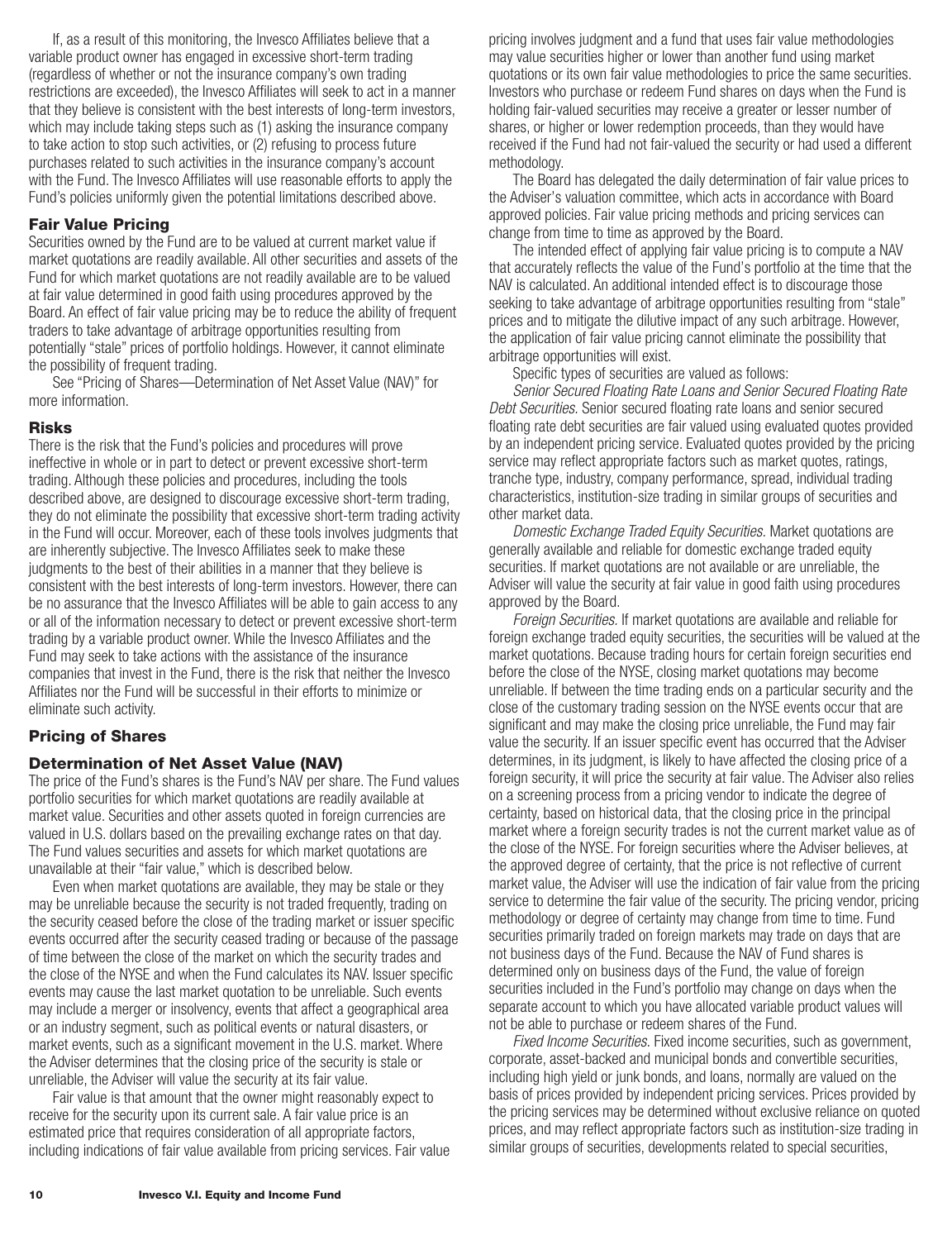<span id="page-12-0"></span>dividend rate, maturity and other market data. Pricing services generally value fixed income securities assuming orderly transactions of institutional round lot size, but a Fund may hold or transact in the same securities in smaller, odd lot sizes. Odd lots often trade at lower prices than institutional round lots. Prices received from pricing services are fair value prices. In addition, if the price provided by the pricing service and independent quoted prices are unreliable, the Adviser's valuation committee will fair value the security using procedures approved by the Board.

*Short-term Securities.* The Fund's short-term investments are valued at amortized cost when the security has 60 days or less to maturity.

*Futures and Options.* Futures contracts are valued at the final settlement price set by the exchange on which they are principally traded. Options are valued on the basis of market quotations, if available.

*Swap Agreements.* Swap agreements are fair valued using an evaluated quote provided by an independent pricing service. Evaluated quotes provided by the pricing service are based on a model that may include end of day net present values, spreads, ratings, industry and company performance.

*Open-end Funds.* If the Fund invests in other open-end funds, other than open-end funds that are exchange traded, the investing Fund will calculate its NAV using the NAV of the underlying fund in which it invests. The Fund discloses portfolio holdings at different times to insurance companies issuing variable products that invest in the Fund, and in annual and semi-annual shareholder reports. Refer to such reports to determine the types of securities in which the Fund has invested. You may also refer to the SAI to determine what types of securities in which the Fund may invest. You may obtain copies of these reports or of the SAI from the insurance company that issued your variable product, or from the Adviser as described on the back cover of this prospectus.

The Fund generally determines the net asset value of its shares on each day the NYSE is open for trading (a business day) as of approximately 4:00 p.m. Eastern Time (the customary close of regular trading) or earlier in the case of a scheduled early close. In the event of an unscheduled early close of the NYSE, the Fund generally still will determine the net asset value of its shares as of 4:00 p.m. Eastern Time on that business day. Portfolio securities traded on the NYSE would be valued at their closing prices unless the investment adviser determines that a "fair value" adjustment is appropriate due to subsequent events occurring after an early close consistent with procedures approved by the Board.

### **Taxes**

The Fund intends to qualify each year as a regulated investment company and, as such, is not subject to entity-level tax on the income and gain it distributes to shareholders. Insurance company separate accounts may invest in the Fund and, in turn, may offer variable products to investors through insurance contracts. Because the insurance company separate accounts generally are the shareholders in the Fund, all of the tax characteristics of the Fund's investments flow into the separate accounts and not to each variable product owner. The tax consequences from each variable product owner's investment in a variable product contract will depend upon the provisions of these contracts, and variable product owners should consult their contract prospectus for more information on these tax consequences.

### **Dividends and Distributions**

The Fund expects, based on its investment objective and strategies, that its distributions, if any, will consist of ordinary income, capital gains, or some combination of both.

### **Dividends**

The Fund generally declares and pays dividends from net investment income, if any, annually.

### **Capital Gains Distributions**

The Fund generally distributes long-term and short-term capital gains (net of any available capital loss carryovers), if any, at least annually. Capital

gains distributions may vary considerably from year to year as a result of the Fund's normal investment activities and cash flows.

### **Share Classes**

The Fund has two classes of shares, Series I shares and Series II shares. Each class is identical except that Series II shares have a distribution or "Rule 12b-1 Plan" that is described below.

### **Distribution Plan**

The Fund has adopted a distribution or "Rule 12b-1 Plan" for its Series II shares. The plan allows the Fund to pay distribution fees to life insurance companies and others to promote the sale and distribution of Series II shares. The plan provides for a maximum fee equal to an annual rate of 0.25% (expressed as a percentage of average daily net assets of the Fund). Because the Fund pays these fees out of its assets on an ongoing basis, over time these fees will increase the cost of your investment and may cost you more than paying other types of charges.

### **Payments to Insurance Companies**

The insurance company that issued your variable product, or one of its affiliates, may receive all the Rule 12b-1 distribution fees discussed above. In addition to those payments, Invesco Distributors, Inc., the distributor of the Fund and an Invesco Affiliate, and other Invesco Affiliates may make cash payments to the insurance company that issued your variable product or the insurance company's affiliates in connection with promotion of the Fund and certain other marketing support services. Invesco Affiliates make these payments from their own resources. Invesco Affiliates make these payments as incentives to certain insurance companies or their affiliates to promote the sale and retention of shares of the Fund. The benefits Invesco Affiliates receive when they make these payments may include, among other things, adding the Fund to the list of underlying investment options in the insurance company's variable products, and access (in some cases on a preferential basis over other competitors) to individual members of an insurance company's sales force or to an insurance company's management. These payments are sometimes referred to as "shelf space" payments because the payments compensate the insurance company for including the Fund in its variable products (on its "sales shelf"). Invesco Affiliates may also make payments to insurance company affiliates for support, training and ongoing education for sales personnel about the Fund, financial planning needs of Fund shareholders or contract owners that allocate contract value directly or indirectly to the Fund, marketing and advertising of the Fund, and access to periodic conferences held by insurance company affiliates relating directly or indirectly to the Fund. Invesco Affiliates compensate insurance companies or their affiliates differently depending typically on the level and/or type of services provided by the insurance companies or their affiliates. The payments Invesco Affiliates make may be calculated on sales of shares of the Fund (Sales-Based Payments), in which case the total amount of such payments shall not exceed 0.25% of the offering price of all shares sold through variable products during the particular period. Such payments also may be calculated on the average daily net assets of the Fund attributable to that particular insurance company or its affiliates (Asset-Based Payments), in which case the total amount of such cash payments shall not exceed 0.25% per annum of those assets during a defined period. Sales-Based Payments primarily create incentives to make sales of shares of the Fund and Asset-Based Payments primarily create incentives to retain assets of the Fund in insurance company separate accounts or funds of funds.

Invesco Affiliates are motivated to make the payments described above in order to promote the sale of Fund shares and the retention of those investments by clients of insurance companies. To the extent insurance companies sell more shares of the Fund or retain shares of the Fund in their variable product owners' accounts, Invesco Affiliates may directly or indirectly benefit from the incremental management and other fees paid to Invesco Affiliates by the Fund with respect to those assets.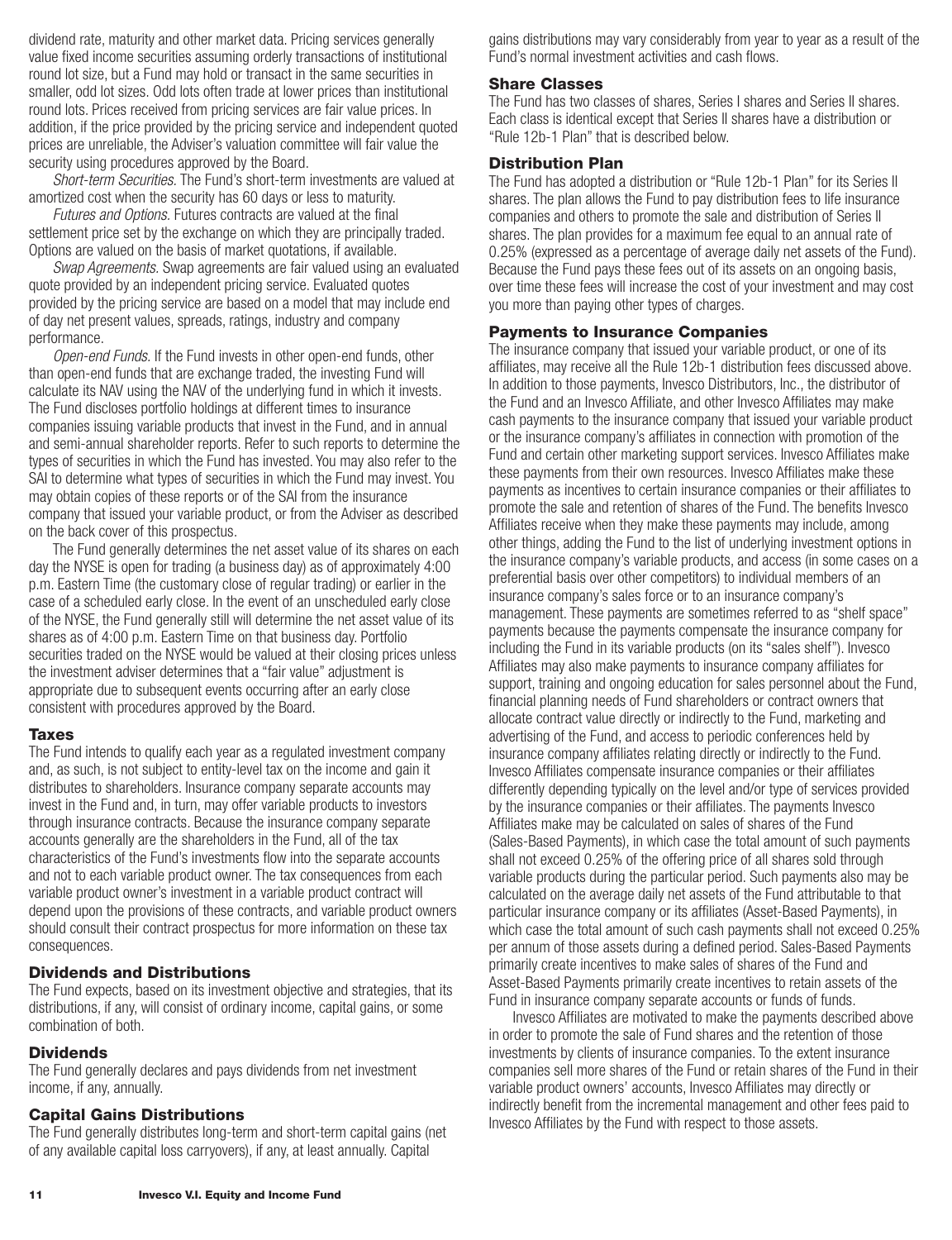In addition to the payments listed above, Invesco may also make payments to insurance companies for certain administrative services provided to the Fund. These services may include, but are not limited to, maintenance of master accounts with the Fund; tracking, recording and transmitting net purchase and redemption orders for Fund shares; distributing redemption proceeds and transmitting net purchase payments; reconciling purchase and redemption activity and dividend and distribution payments between a master account and the Fund; maintaining and preserving records related to the purchase, redemption and other account activity of variable product owners; distributing copies of Fund documents, such as prospectuses, proxy materials and periodic reports, to variable product owners; assisting with proxy solicitations on behalf of the Fund, including soliciting and compiling voting instructions from variable contract owners; and responding to inquiries from variable contract owners about the Fund. The Fund has agreed to reimburse Invesco for its payments made to Insurance Companies to provide these services, up to an annual limit of 0.15% of the average daily net assets invested in the Fund by each insurance company. Any amounts paid by Invesco to an insurance company in excess of 0.15% of the average daily net assets invested in the Fund are paid by Invesco out of its own financial resources, and not out of the Fund's assets. Insurance companies may earn profits on these payments for these services, since the amount of the payments may exceed the cost of providing the service.

You can find further details in the SAI about these payments and the services provided by insurance companies or their affiliates. In certain cases these payments could be significant to the insurance company or its affiliates. Your insurance company may charge you additional fees or commissions on your variable product other than those disclosed in this prospectus. You can ask your insurance company about any payments it or its affiliates receive from Invesco Affiliates, or the Fund, as well as about fees and/or commissions it charges. The prospectus for your variable product may also contain additional information about these payments.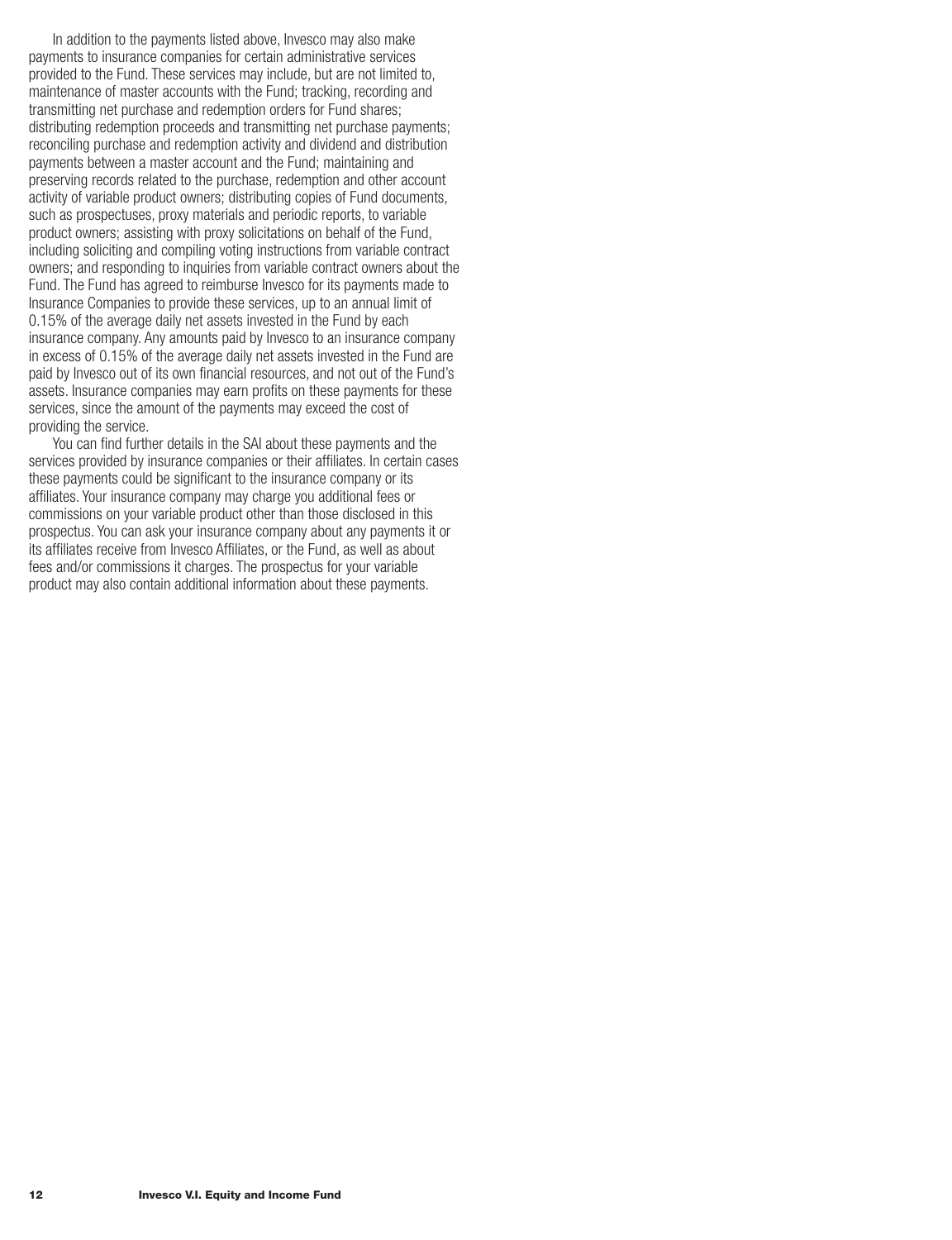# <span id="page-14-0"></span>**Financial Highlights**

The financial highlights show the Fund's financial history for the past five fiscal years or, if shorter, the period of operations of the Fund or any of its share classes. The financial highlights table is intended to help you understand the Fund's financial performance. Certain information reflects financial results for a single Fund share.

The total returns in the table represent the rate that an investor would have earned (or lost) on an investment in the Fund (assuming reinvestment of all dividends and distributions).

This information has been audited by PricewaterhouseCoopers LLP, an independent registered public accounting firm, whose report, along with the Fund's financial statements, is included in the Fund's annual report, which is available upon request.

|                     | <b>Net asset</b><br>value,<br>of period | Net<br>income <sup>(a)</sup> | Net gains<br>(losses)<br>on securities<br>(both<br>beginning investment realized and investment investment<br>unrealized) operations | <b>Total from</b> | from net<br>income | <b>Dividends Distributions</b><br>from net<br>realized<br>gains | Total<br>distributions of period return (b) | Net asset<br>value, end | <b>Total</b> | Net assets,<br>end of period<br>(000's omitted) | <b>Ratio of</b><br>expenses<br>to average<br>net assets<br>with fee waivers<br>and/or<br>expenses<br>absorbed | <b>Ratio of</b><br>expenses<br>to average net<br>assets without Ratio of net<br>fee waivers<br>and/or<br>expenses<br>absorbed | investment<br>income<br>to average | <b>Portfolio</b><br>net assets turnover (c) |
|---------------------|-----------------------------------------|------------------------------|--------------------------------------------------------------------------------------------------------------------------------------|-------------------|--------------------|-----------------------------------------------------------------|---------------------------------------------|-------------------------|--------------|-------------------------------------------------|---------------------------------------------------------------------------------------------------------------|-------------------------------------------------------------------------------------------------------------------------------|------------------------------------|---------------------------------------------|
| Series I            |                                         |                              |                                                                                                                                      |                   |                    |                                                                 |                                             |                         |              |                                                 |                                                                                                               |                                                                                                                               |                                    |                                             |
| Year ended 12/31/21 | \$17.93                                 | \$0.25                       | \$3.09                                                                                                                               | \$3.34            | \$(0.38)           | \$(0.20)                                                        | \$(0.58)                                    | \$20.69                 | 18.65%       | \$<br>79,349                                    | 0.55%                                                                                                         | 0.55%                                                                                                                         | .24%                               | 144%                                        |
| Year ended 12/31/20 | 17.52                                   | 0.30                         | 1.30                                                                                                                                 | 1.60              | (0.42)             | (0.77)                                                          | (1.19)                                      | 17.93                   | 9.95         | 43,099                                          | 0.56                                                                                                          | 0.57                                                                                                                          | 1.84                               | 96                                          |
| Year ended 12/31/19 | 16.12                                   | 0.36                         | 2.82                                                                                                                                 | 3.18              | (0.47)             | (1.31)                                                          | (1.78)                                      | 17.52                   | 20.37        | 50,731                                          | 0.54                                                                                                          | 0.55                                                                                                                          | 2.02                               | 150                                         |
| Year ended 12/31/18 | 19.04                                   | 0.35                         | (2.00)                                                                                                                               | (1.65)            | (0.43)             | (0.84)                                                          | (1.27)                                      | 16.12                   | (9.50)       | 165,924                                         | 0.54                                                                                                          | 0.55                                                                                                                          | 1.91                               | 150                                         |
| Year ended 12/31/17 | 17.76                                   | 0.35 <sup>(d)</sup>          | 1.58                                                                                                                                 | 1.93              | (0.31)             | (0.34)                                                          | (0.65)                                      | 19.04                   | 11.03        | 184.768                                         | 0.55                                                                                                          | 0.56                                                                                                                          | 1.93 <sup>(d)</sup>                | 119                                         |
| <b>Series II</b>    |                                         |                              |                                                                                                                                      |                   |                    |                                                                 |                                             |                         |              |                                                 |                                                                                                               |                                                                                                                               |                                    |                                             |
| Year ended 12/31/21 | 17.82                                   | 0.20                         | 3.07                                                                                                                                 | 3.27              | (0.34)             | (0.20)                                                          | (0.54)                                      | 20.55                   | 18.35        | 1,283,805                                       | 0.80                                                                                                          | 0.80                                                                                                                          | 0.99                               | 144                                         |
| Year ended 12/31/20 | 17.42                                   | 0.26                         | 1.28                                                                                                                                 | 1.54              | (0.37)             | (0.77)                                                          | (1.14)                                      | 17.82                   | 9.65         | 1,224,382                                       | 0.81                                                                                                          | 0.82                                                                                                                          | 1.59                               | 96                                          |
| Year ended 12/31/19 | 16.04                                   | 0.31                         | 2.80                                                                                                                                 | 3.11              | (0.42)             | (1.31)                                                          | (1.73)                                      | 17.42                   | 20.01        | 1.235.269                                       | 0.79                                                                                                          | 0.80                                                                                                                          | 1.77                               | 150                                         |
| Year ended 12/31/18 | 18.95                                   | 0.31                         | (2.00)                                                                                                                               | (1.69)            | (0.38)             | (0.84)                                                          | (1.22)                                      | 16.04                   | (9.73)       | 1,041,911                                       | 0.79                                                                                                          | 0.80                                                                                                                          | 1.66                               | 150                                         |
| Year ended 12/31/17 | 17.68                                   | 0.31 <sup>(d)</sup>          | 1.57                                                                                                                                 | 1.88              | (0.27)             | (0.34)                                                          | (0.61)                                      | 18.95                   | 10.78        | 1.385.490                                       | 0.80                                                                                                          | 0.81                                                                                                                          | $1.68^{\text{\tiny{(d)}}}$         | 119                                         |

(a) Calculated using average shares outstanding.

(b) Includes adjustments in accordance with accounting principles generally accepted in the United States of America and as such, the net asset value for financial reporting purposes and the returns based upon those net asset values may differ from the net asset value and returns for shareholder transactions. Total returns are not annualized for periods less than one year, if applicable, and do not reflect charges assessed in connection with a variable product, which if included would reduce total returns.

(c) Portfolio turnover is calculated at the fund level and is not annualized for periods less than one year, if applicable. For the year ended December 31, 2021, the portfolio turnover calculation excludes the value of securities purchased of \$22,225,472 in connection with the acquisition of Invesco V.I. Managed Volatility Fund into the Fund.

(d) Net investment income per share and the ratio of net investment income to average net assets includes significant dividends received during the year ended December 31, 2017. Net investment income per share and the ratio of net investment income to average net assets excluding the significant dividends are \$0.30 and 1.64% and \$0.26 and 1.39% for Series I and Series II shares, respectively.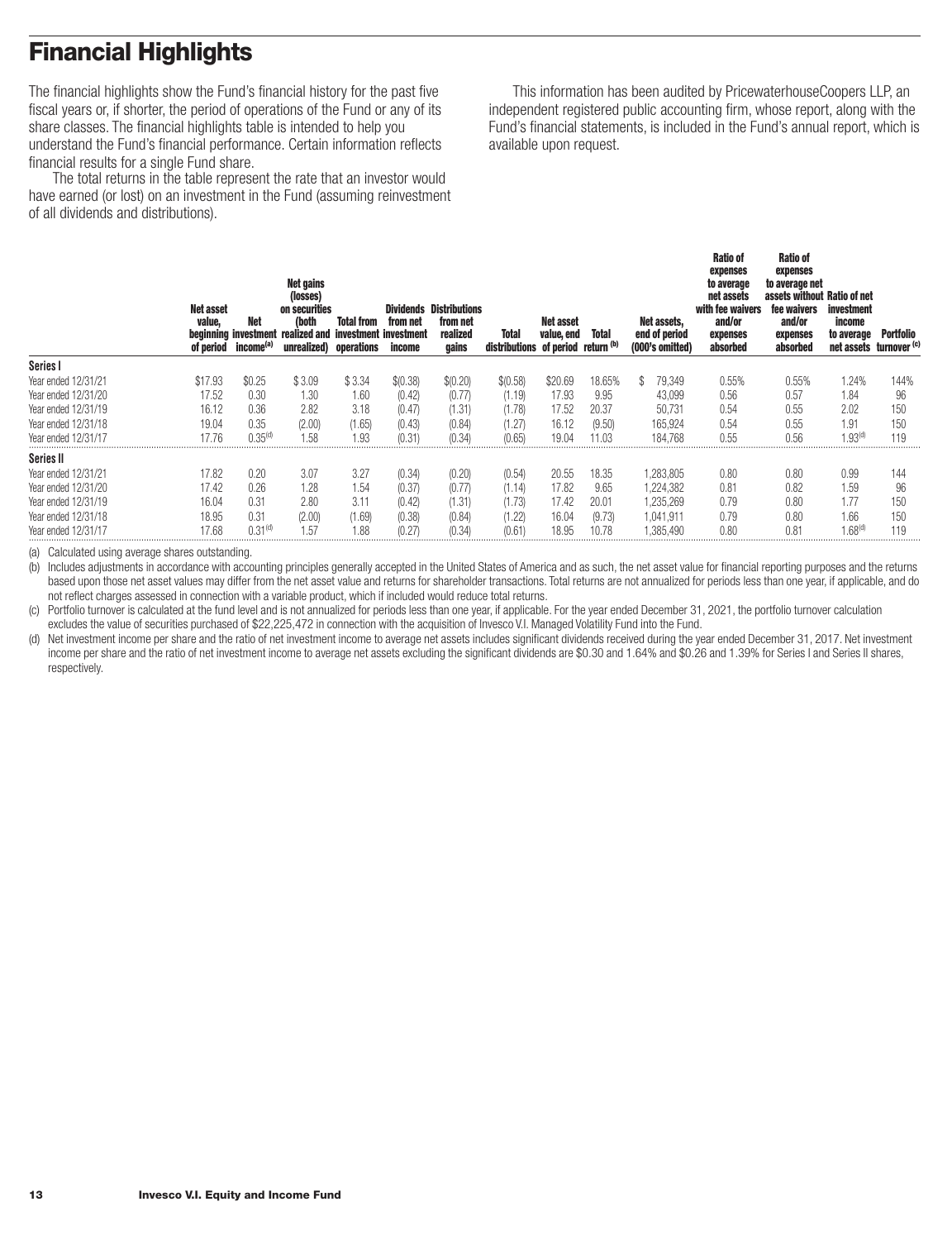# <span id="page-15-0"></span>**Hypothetical Investment and Expense Information**

In connection with the final settlement reached between Invesco and certain of its affiliates with certain regulators, including the New York Attorney General's Office, the SEC and the Colorado Attorney General's Office (the settlement) arising out of certain market timing and unfair pricing allegations made against Invesco and certain of its affiliates, Invesco and certain of its affiliates agreed, among other things, to disclose certain hypothetical information regarding investment and expense information to Fund shareholders. The chart below is intended to reflect the annual and cumulative impact of the Fund's expenses, including investment advisory fees and other Fund costs, on the Fund's returns over a 10-year period. The example reflects the following:

- You invest \$10,000 in the Fund and hold it for the entire 10-year period;
- Your investment has a 5% return before expenses each year; and
- The Fund's current annual expense ratio includes any applicable contractual fee waiver or expense reimbursement for the period committed.

There is no assurance that the annual expense ratio will be the expense ratio for the Fund's classes for any of the years shown. The chart does not take into account any fees or other expenses assessed in connection with your variable product; if it did, the expenses shown would be higher, while the ending balance shown would be lower. This is only a hypothetical presentation made to illustrate what expenses and returns would be under the above scenarios; your actual returns and expenses are likely to differ (higher or lower) from those shown below.

| <b>Series I</b>                          | Year 1      | Year 2      | Year 3      | Year 4           | Year 5      | Year 6      | Year <sub>7</sub> | Year <sub>8</sub> | Year 9      | Year 10     |
|------------------------------------------|-------------|-------------|-------------|------------------|-------------|-------------|-------------------|-------------------|-------------|-------------|
| Annual Expense Ratio <sup>1</sup>        | 0.55%       | 0.55%       | 0.55%       | 0.55%            | 0.55%       | 0.55%       | 0.55%             | 0.55%             | 0.55%       | 0.55%       |
| <b>Cumulative Return Before Expenses</b> | 5.00%       | 10.25%      | 15.76%      | 21.55%           | 27.63%      | 34.01%      | 40.71%            | 47.75%            | 55.13%      | 62.89%      |
| <b>Cumulative Return After Expenses</b>  | 4.45%       | 9.10%       | 13.95%      | 19.02%           | 24.32%      | 29.85%      | 35.63%            | 41.67%            | 47.97%      | 54.56%      |
| End of Year Balance                      | \$10,445.00 | \$10,909.80 | \$11,395.29 | 1.902.38<br>\$11 | \$12,432.03 | \$12,985.26 | \$13,563.10       | \$14,166,66       | \$14,797.08 | \$15,455.55 |
| <b>Estimated Annual Expenses</b>         | 56.22       | 73<br>58.   | 61.34       | 64.07            | 66.92       | 69.90       | 73.01             | 76.26             | 79.65       | 83.19       |
| <b>Series II</b>                         | Year 1      | Year 2      | Year 3      | Year 4           | Year 5      | Year 6      | Year <sub>7</sub> | Year 8            | Year 9      | Year 10     |
| Annual Expense Ratio <sup>1</sup>        | 0.80%       | 0.80%       | 0.80%       | 0.80%            | 0.80%       | 0.80%       | 0.80%             | 0.80%             | 0.80%       | 0.80%       |
| <b>Cumulative Return Before Expenses</b> | 5.00%       | 10.25%      | 15.76%      | 21.55%           | 27.63%      | 34.01%      | 40.71%            | 47.75%            | 55.13%      | 62.89%      |
| <b>Cumulative Return After Expenses</b>  | 4.20%       | 8.58%       | 13.14%      | 17.89%           | 22.84%      | 28.00%      | 33.37%            | 38.98%            | 44.81%      | 50.90%      |
| End of Year Balance                      | \$10,420.00 | \$10.857.64 | \$11,313,66 | \$11<br>.788.83  | \$12,283.97 | \$12,799.89 | \$13,337.49       | \$13,897.66       | \$14,481,36 | \$15,089.58 |
| <b>Estimated Annual Expenses</b>         | .68<br>8.   | 85.1        | 88.69       | 92.41            | 96.29       | 100.34      | 104.55            | 108.94            | 13.52       | 118.28      |

1 Your actual expenses may be higher or lower than those shown.